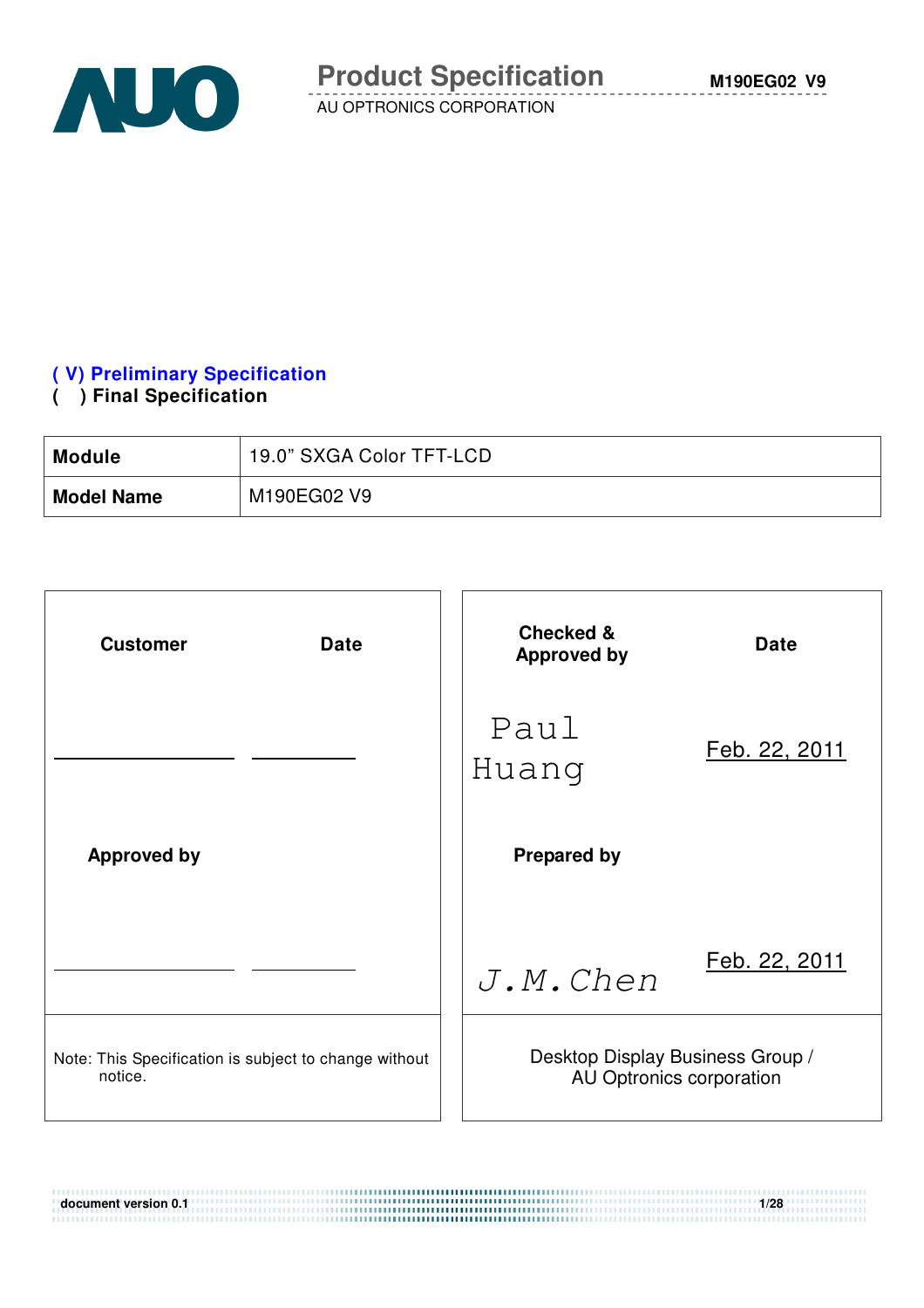

# **Contents**

 $2/28$ document version 0.1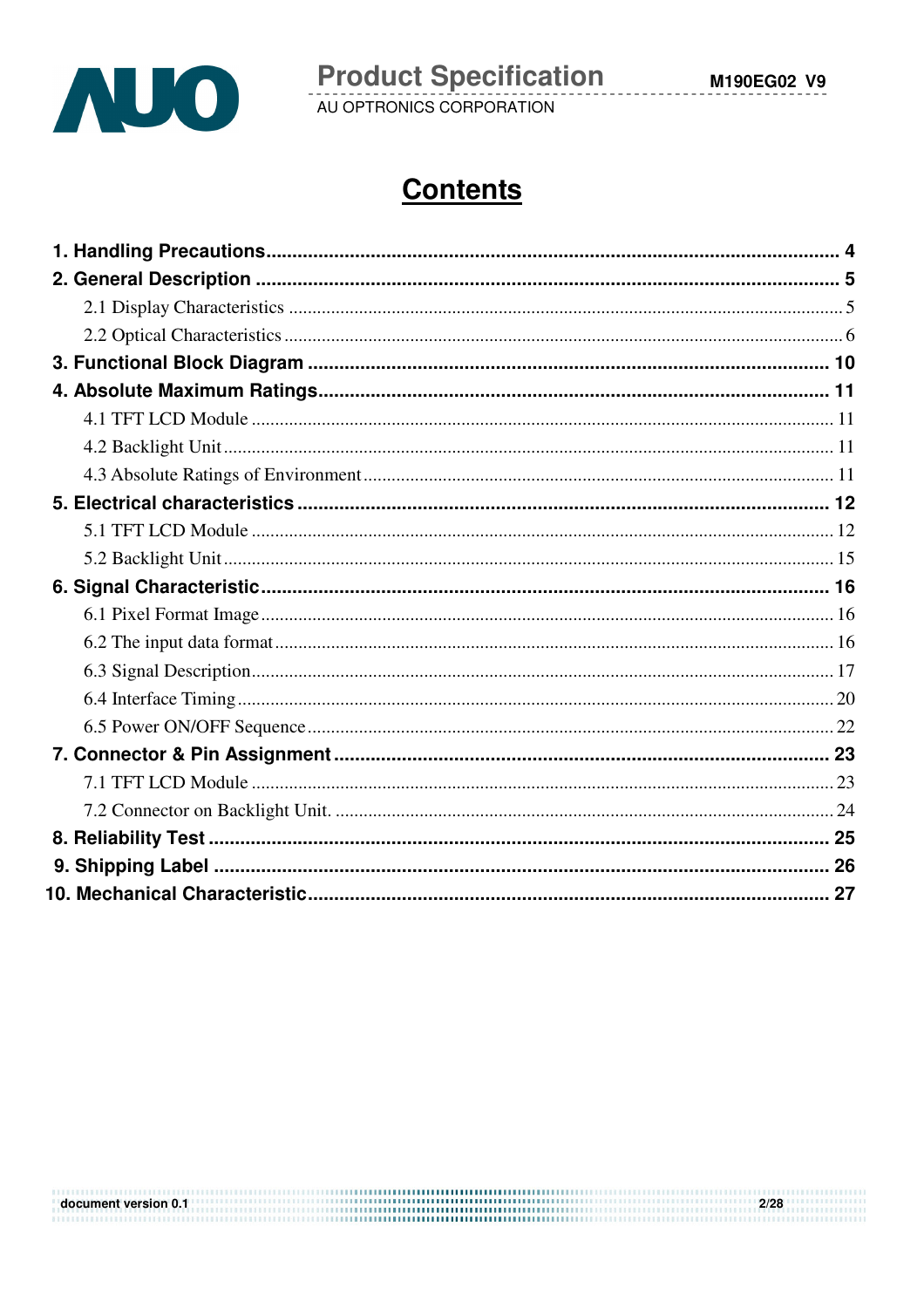

#### **Record of Revision**

|     | Version & Date   Page |     | <b>Old Description</b>            | <b>New Description</b> | <b>Remark</b> |
|-----|-----------------------|-----|-----------------------------------|------------------------|---------------|
| 0.1 | 2011/02/22            | All | <b>Frist Edition for Customer</b> |                        |               |
|     |                       |     |                                   |                        |               |
|     |                       |     |                                   |                        |               |
|     |                       |     |                                   |                        |               |

| document version 0.1 | 3/28 |
|----------------------|------|
|                      |      |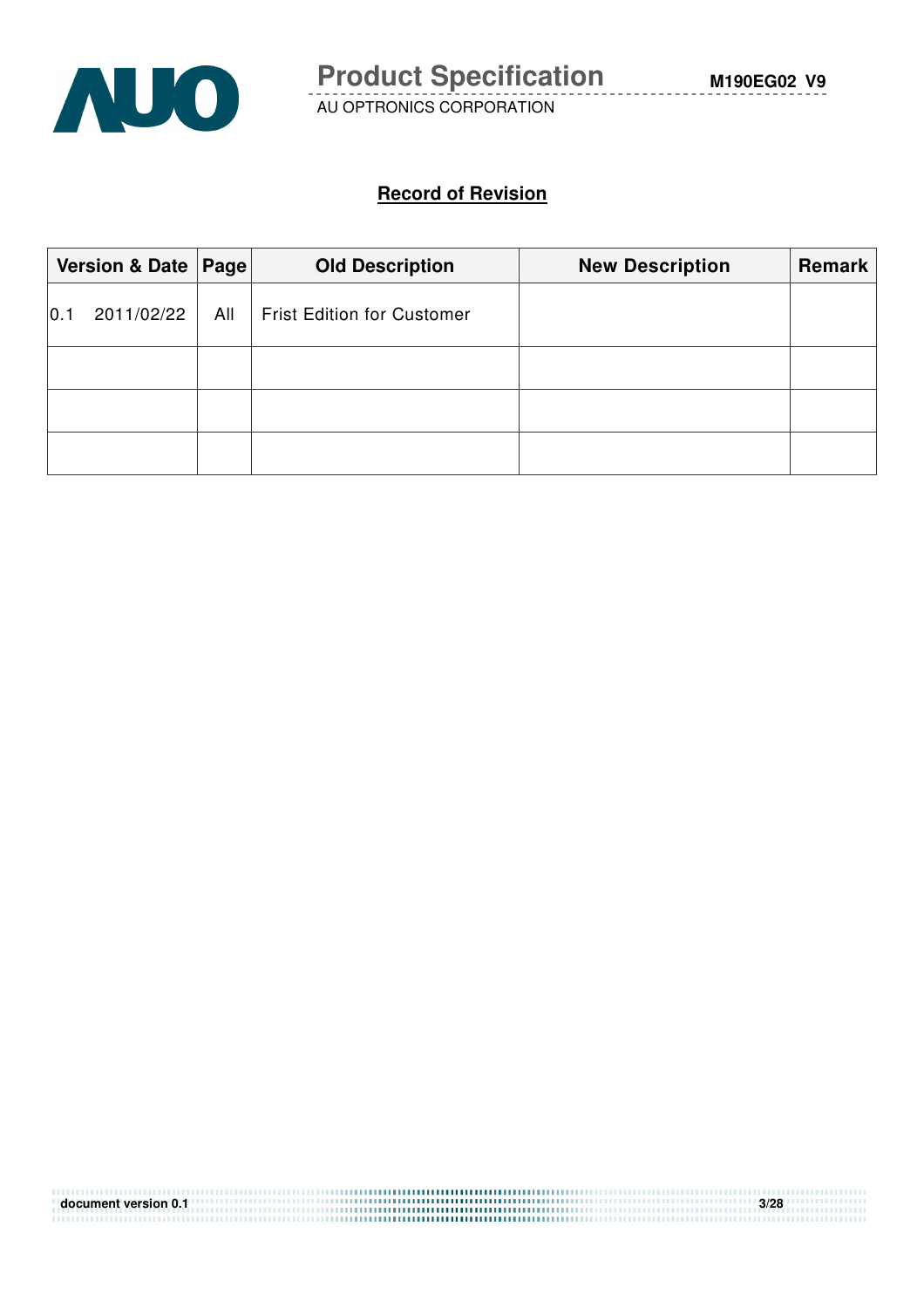

#### **1. Handling Precautions**

- 1) Since front polarizer is easily damaged, pay attention not to scratch it.
- 2) Be sure to turn off power supply when inserting or disconnecting from input connector.
- 3) Wipe off water drop immediately. Long contact with water may cause discoloration or spots.
- 4) When the panel surface is soiled, wipe it with absorbent cotton or other soft cloth.
- 5) Since the panel is made of glass, it may break or crack if dropped or bumped on hard surface.
- 6) Since CMOS LSI is used in this module, take care of static electricity and insure human earth when handling.
- 7) Do not open or modify the Module Assembly.
- 8) Do not press the reflector sheet at the back of the module to any directions.
- 9) In case if a Module has to be put back into the packing container slot after once it was taken out from the container, do not press the center of the LED lightbar edge. Instead, press at the far ends of the LED light bar edge softly. Otherwise the TFT Module may be damaged.
- 10) At the insertion or removal of the Signal Interface Connector, be sure not to rotate nor tilt the Interface Connector of the TFT Module.
- 11) After installation of the TFT Module into an enclosure, do not twist nor bend the TFT Module even momentary. At designing the enclosure, it should be taken into consideration that no bending/twisting forces are applied to the TFT Module from outside. Otherwise the TFT Module may be damaged.
- 12) Small amount of materials having no flammability grade is used in the LCD module. The LCD module should be supplied by power complied with requirements of Limited Power Source (IEC60950 or UL1950), or be applied exemption.
- 13) Pls avoid touching COF position while you are doing mechanical design
- 14) When storing modules as spares for a long time, the following precaution is necessary: Store them in a dark place. Do not expose the module to sunlight or fluorescent light. Keep the temperature between  $5^{\circ}$ C and  $35^{\circ}$ C at normal humidity.

**document version 0.1 4/28**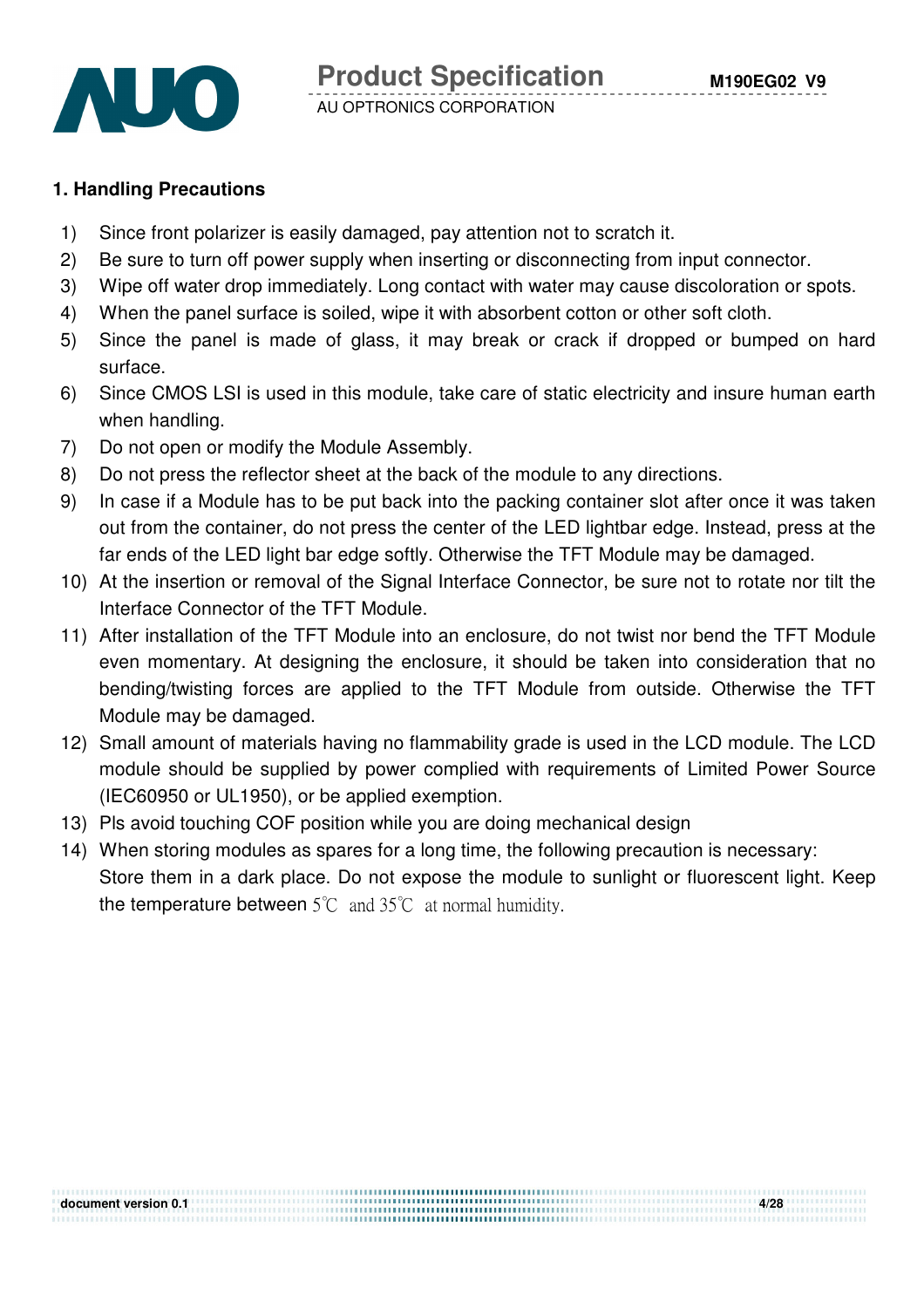

## **2. General Description**

M190EG02 V9 is a Color Active Matrix Liquid Crystal Display composed of a TFT-LCD panel, a driver circuit, and a backlight system. The screen format is intended to support the SXGA (1280(H) x 1024(V)) screen and 16.7M colors (RGB 6-bits + HiFRC data). All input signals are 2-channel LVDS interface compatible. Inverter card of backlight is not included. M190EG02 V9 is designed for a display unit of personal computer.

# **2.1 Display Characteristics**

The following items are characteristics summary on the table under 25  $\degree$ C condition:

| <b>Items</b>                                                     | <b>Unit</b>          | <b>Specifications</b>                     |
|------------------------------------------------------------------|----------------------|-------------------------------------------|
| Screen Diagonal                                                  | [mm]                 | 482.6 (19.0")                             |
| <b>Active Area</b>                                               | [mm]                 | 376.32 (H) x 301.06 (V)                   |
| Pixels H x V                                                     |                      | 1280(x3) x 1024                           |
| <b>Pixel Pitch</b>                                               | [mm]                 | 0.294 (per one triad) x 0.294             |
| Pixel Arrangement                                                |                      | R.G.B. Vertical Stripe                    |
| Display Mode                                                     |                      | Normally White                            |
| <b>White Luminance</b>                                           | [cd/m <sup>2</sup> ] | 250 (center, Typ) @60.0mA                 |
| <b>Contrast Ratio</b>                                            |                      | $1000:1$ (Typ)                            |
| Optical ResponseTime                                             | [msec]               | 5 ms(Typ, on/off)                         |
| Nominal Input Voltage VDD                                        | [Volt]               | $+5.0V$                                   |
| <b>Power Consumption</b>                                         | [Watt]               | 15.2 W (Typ)<br>(PDD= 4.6 W, PLED=10.6 W) |
| Weight                                                           | [Grams]              | 1800 (Typ)                                |
| Physical Size (H x V x D)                                        | [mm]                 | 396 (H) x 324 (V) x 10.9(D) (Typ)         |
| <b>Electrical Interface</b>                                      |                      | Dual channel LVDS                         |
| <b>Surface Treatment</b>                                         |                      | Hard-coating (3H), Non-Glare treatment    |
| <b>Support Color</b>                                             |                      | 16.7M colors (RGB 6-bit + Hi_FRC)         |
| <b>Temperature Range</b><br>Operating<br>Storage (Non-Operating) | $[^{\circ}C]$<br>[C] | 0 to $+50$<br>$-20$ to $+60$              |
| RoHS Compliance                                                  |                      | RoHS Compliance                           |
| <b>TCO Compliance</b>                                            |                      | TCO 5.1 Compliance                        |

**document version 0.1** 5/28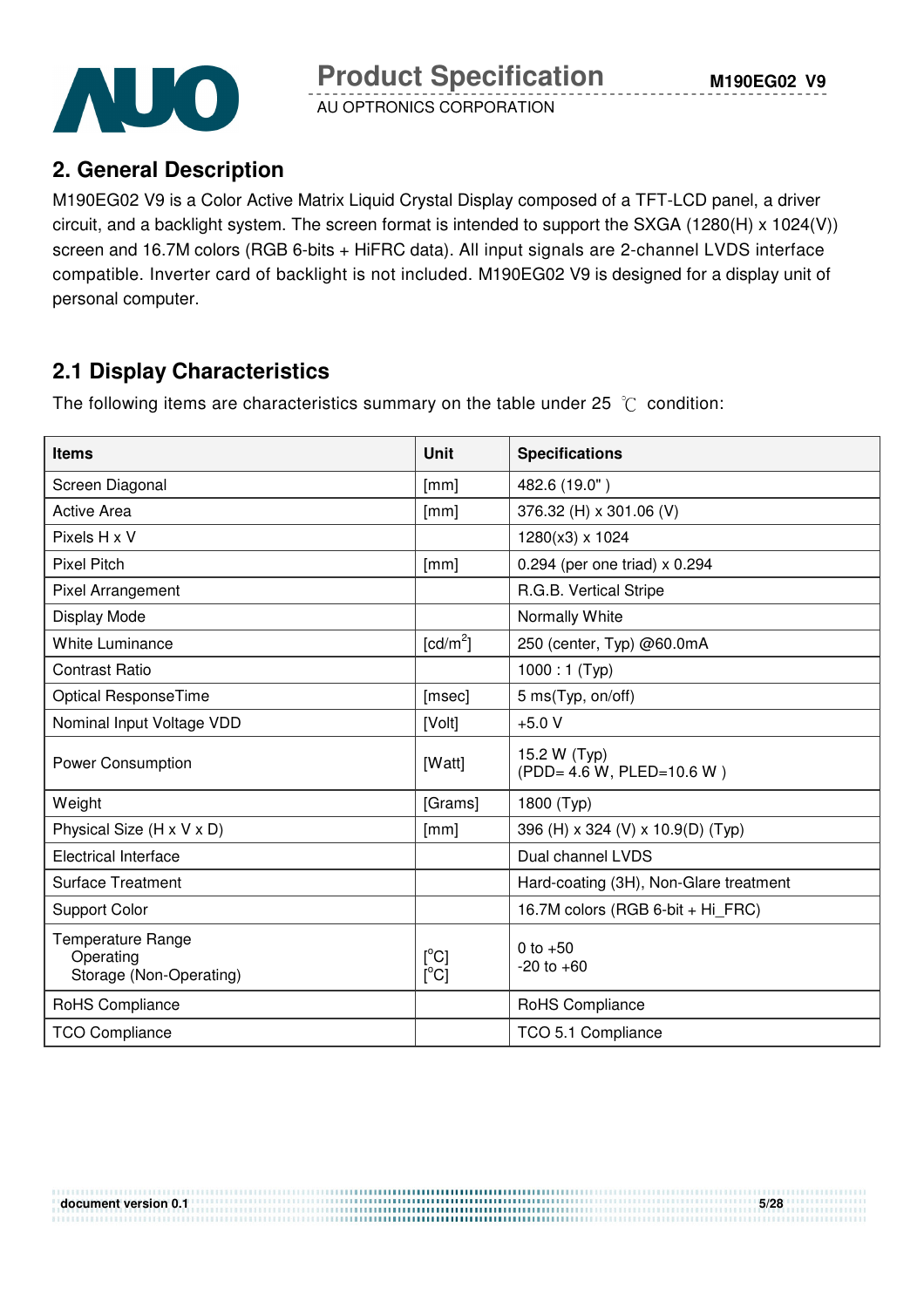

# **2.2 Optical Characteristics**

The optical characteristics are measured under stable conditions at  $25^{\circ}$  (Room Temperature):

| Item                                | <b>Unit</b>          | <b>Conditions</b>                            | Min.                     | Typ.           | Max.                     | <b>Note</b>    |
|-------------------------------------|----------------------|----------------------------------------------|--------------------------|----------------|--------------------------|----------------|
|                                     |                      | Horizontal<br>(Right)<br>$CR = 10$<br>(Left) | 75<br>75                 | 85<br>85       |                          |                |
| <b>Viewing Angle</b>                | [degree]             | (Up)<br>Vertical<br>$CR = 10$<br>(Down)      | 70<br>70                 | 80<br>80       |                          | $\overline{c}$ |
| <b>Contrast Ratio</b>               |                      | <b>Normal Direction</b>                      | 600                      | 1000           |                          | 3              |
|                                     |                      | Raising Time (TrR)                           | $\overline{\phantom{a}}$ | 3.6            | 5.7                      |                |
| <b>Optical Response Time</b>        | [msec]               | Falling Time (TrF)                           | $\overline{\phantom{0}}$ | 1.4            | 2.3                      | $\overline{4}$ |
|                                     |                      | Rising + Falling                             | $\overline{\phantom{a}}$ | 5              | 8                        |                |
|                                     |                      | Red x                                        | 0.609                    | 0.639          | 0.669                    |                |
|                                     |                      | Red y                                        | 0.316                    | 0.346          | 0.376                    |                |
|                                     |                      | Green x                                      | 0.294                    | 0.324          | 0.354                    |                |
| Color / Chromaticity<br>Coordinates |                      | Green y                                      |                          | 0.627          | 0.657                    | 5              |
| (CIE)                               |                      | Blue x                                       | 0.124                    | 0.154          | 0.184                    |                |
|                                     |                      | Blue y                                       | 0.024                    | 0.054          | 0.084                    |                |
|                                     |                      | White x                                      | 0.283                    | 0.313          | 0.343                    |                |
|                                     |                      | White y                                      | 0.299                    | 0.329          | 0.359                    |                |
| Central Luminance                   | [cd/m <sup>2</sup> ] |                                              | 200                      | 250            | $\overline{\phantom{a}}$ | 6              |
| <b>Luminance Uniformity</b>         | $[\%]$               | 9 Points                                     | 75                       | 80             | $\overline{\phantom{a}}$ | $\overline{7}$ |
| Cross Talk (At 60Hz)                | [%]                  |                                              | $\overline{\phantom{a}}$ | $\blacksquare$ | 1.5                      | 8              |
| Flicker                             | [dB]                 |                                              |                          |                | $-20$                    | 9              |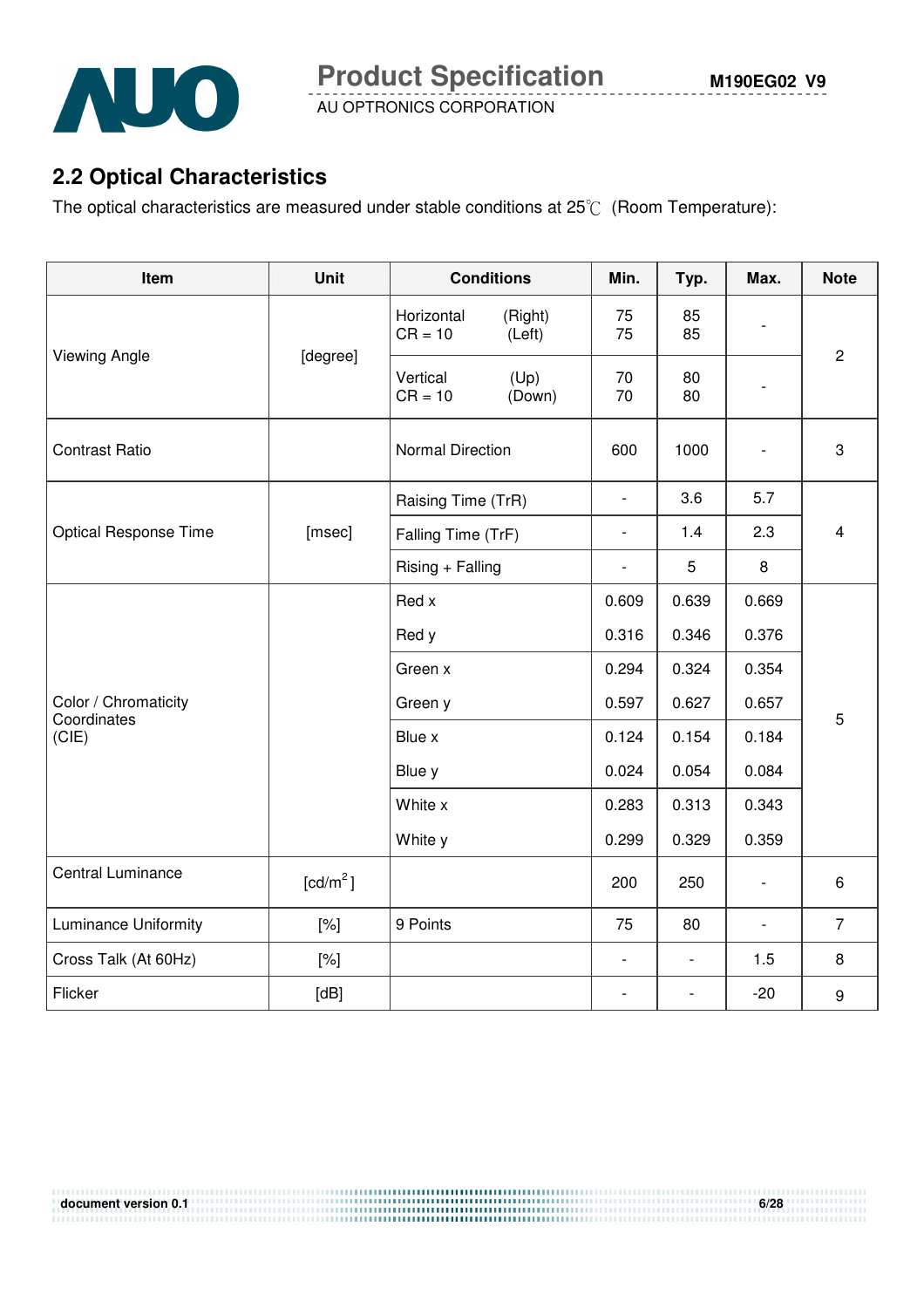

#### **Note 1: Measurement method**

The LCD module should be stabilized at given temperature for 30 minutes to avoid abrupt temperature change during measuring (at surface  $35^{\circ}$ ). In order to stabilize the luminance, the measurement should be executed after lighting Backlight for 30 minutes in a stable, windless and dark room.



#### **Note 2: Definition of viewing angle** measured by ELDIM (EZContrast 88)

Viewing angle is the measurement of contrast ratio  $\geq$  10, at the screen center, over a 180° horizontal and 180° vertical range (off-normal viewing angles). The 180° viewing angle range is broken down as follows; 90° (θ) horizontal left and right and 90° (Φ) vertical, high (up) and low (down). The measurement direction is typically perpendicular to the display surface with the screen rotated about its center to develop the desired measurement viewing angle.

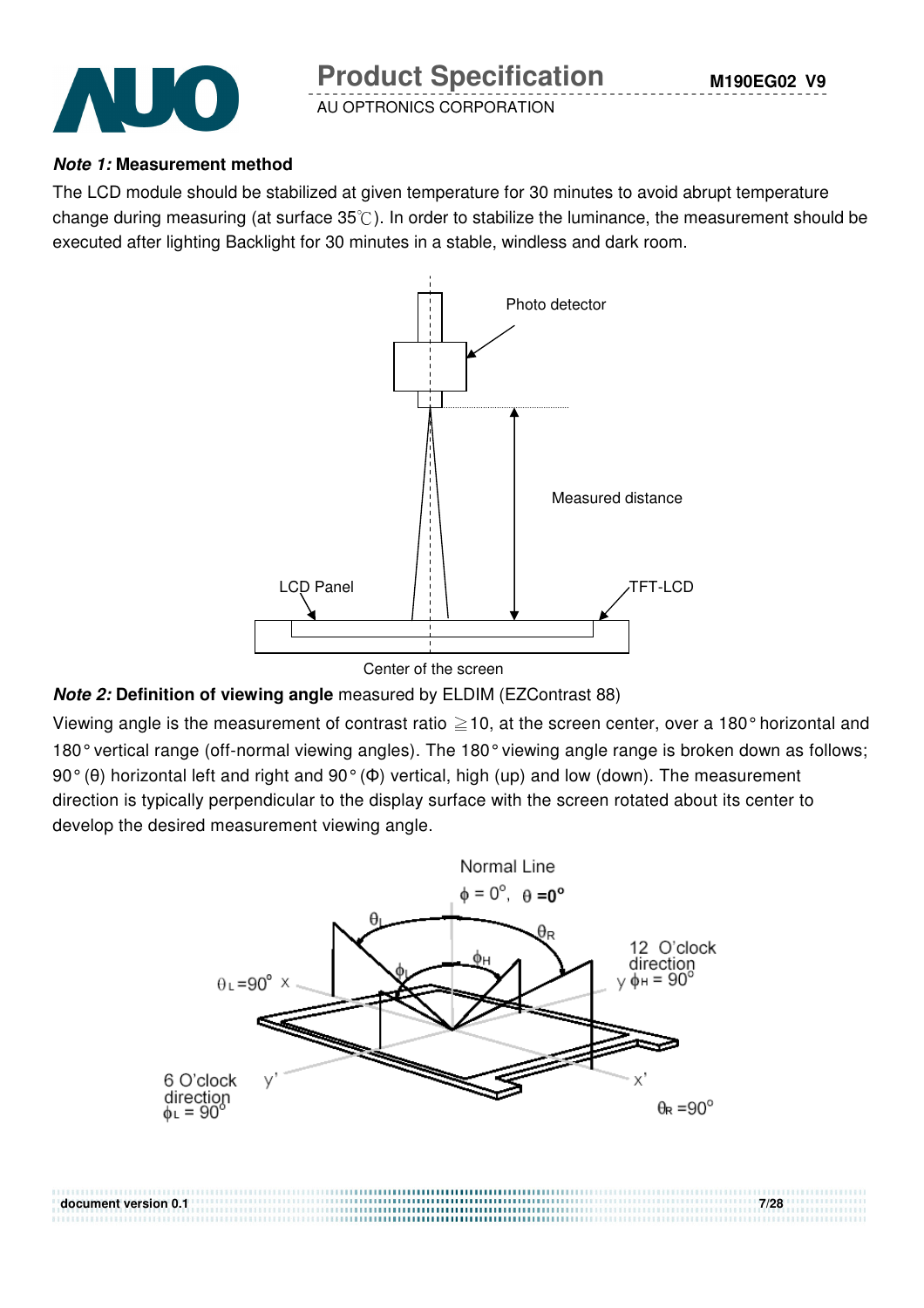



### **Note 3: Contrast ratio is** measured by TOPCON SR-3

#### **Note 4: Definition of Response time** measured by Westar TRD-100A

The output signals of photo detector are measured when the input signals are changed from "Full Black" to "Full White" (rising time,  $T_{rR}$ ), and from "Full White" to "Full Black" (falling time,  $T_{rF}$ ), respectively. The response time is interval between the 10% and 90% (1 frame at 60 Hz) of amplitudes.



 $T_{rR}$  +  $T_{rF}$  = 5 msec (typ.).

**Note 5: Color chromaticity and coordinates (CIE) is** measured by TOPCON SR-3

**Note 6: Central luminance is** measured by TOPCON SR-3

**Note 7: Luminance uniformity of these 9 points is defined as below and** measured by TOPCON SR-3



#### **Note 8: Crosstalk is defined as below and** measured by TOPCON SR-3

| document version 0.1 | 8/28 |
|----------------------|------|
|                      |      |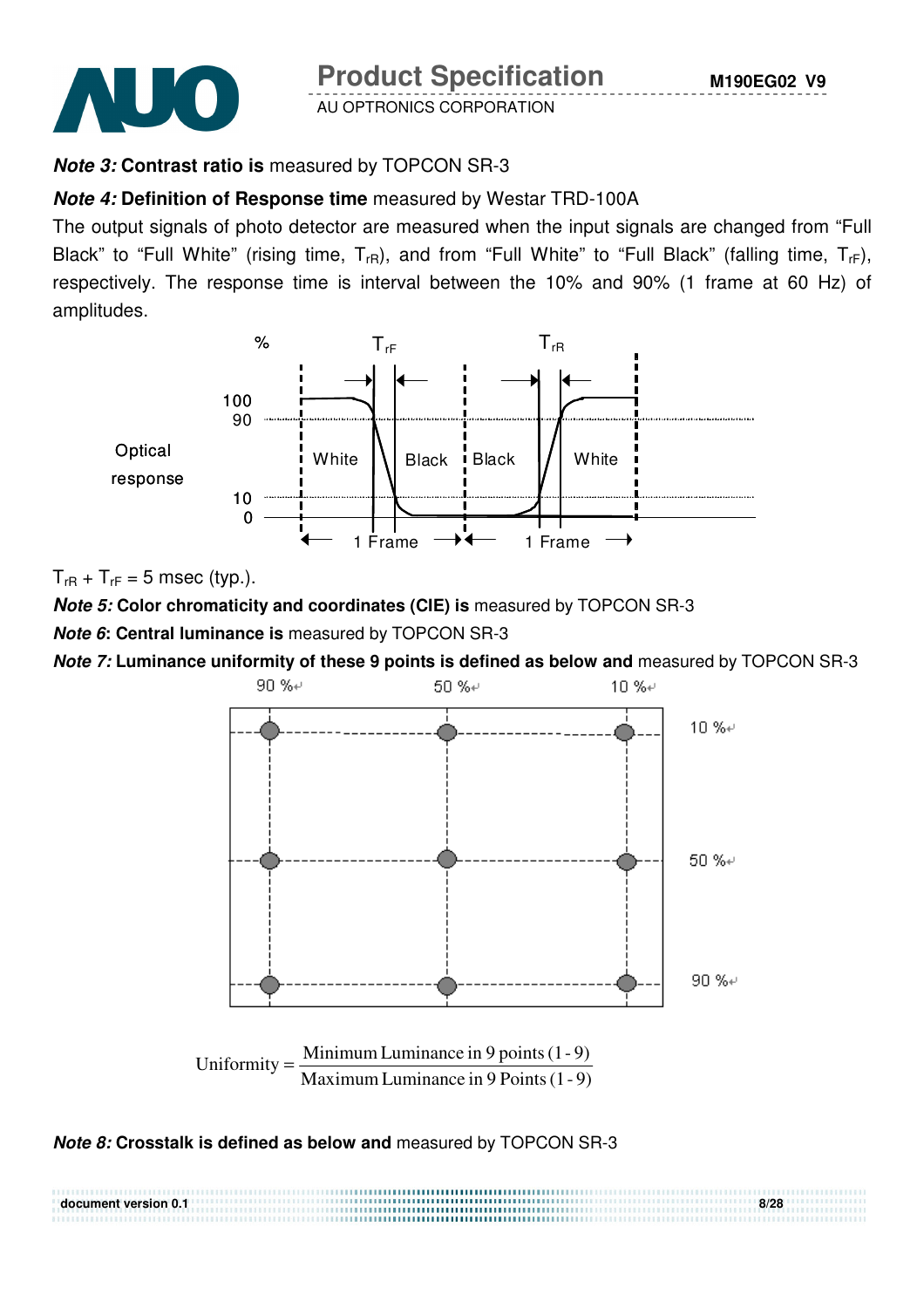

```
CT = | YB - YA | / YA \times 100 (%)
```
#### Where

- YA = Luminance of measured location without gray level 0 pattern (cd/m2)
- YB = Luminance of measured location with gray level 0 pattern (cd/m2)



#### **Note 9: Test Patern: Subchecker Pattern** measured by TOPCON SR-3



Method: Record dBV & DC value with TRD-100



**document version 0.1 9/28**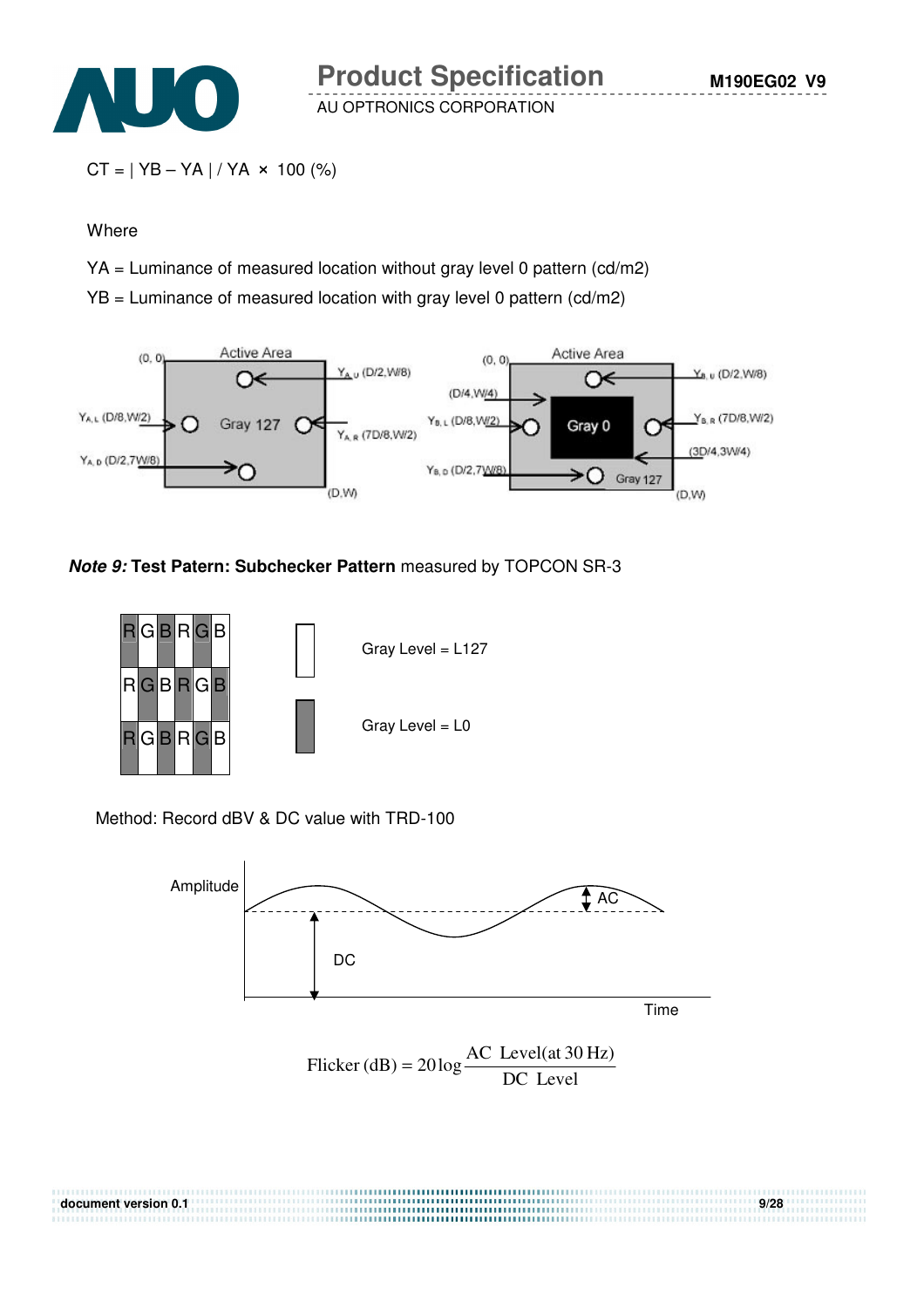

# **3. Functional Block Diagram**

The following diagram shows the functional block of the 24.0 inch Color TFT-LCD Module:



**document version 0.1** 10/28 *document version 0.1* 

FI-X30HL (Locked Type) FI-X30H (Unlocked Type)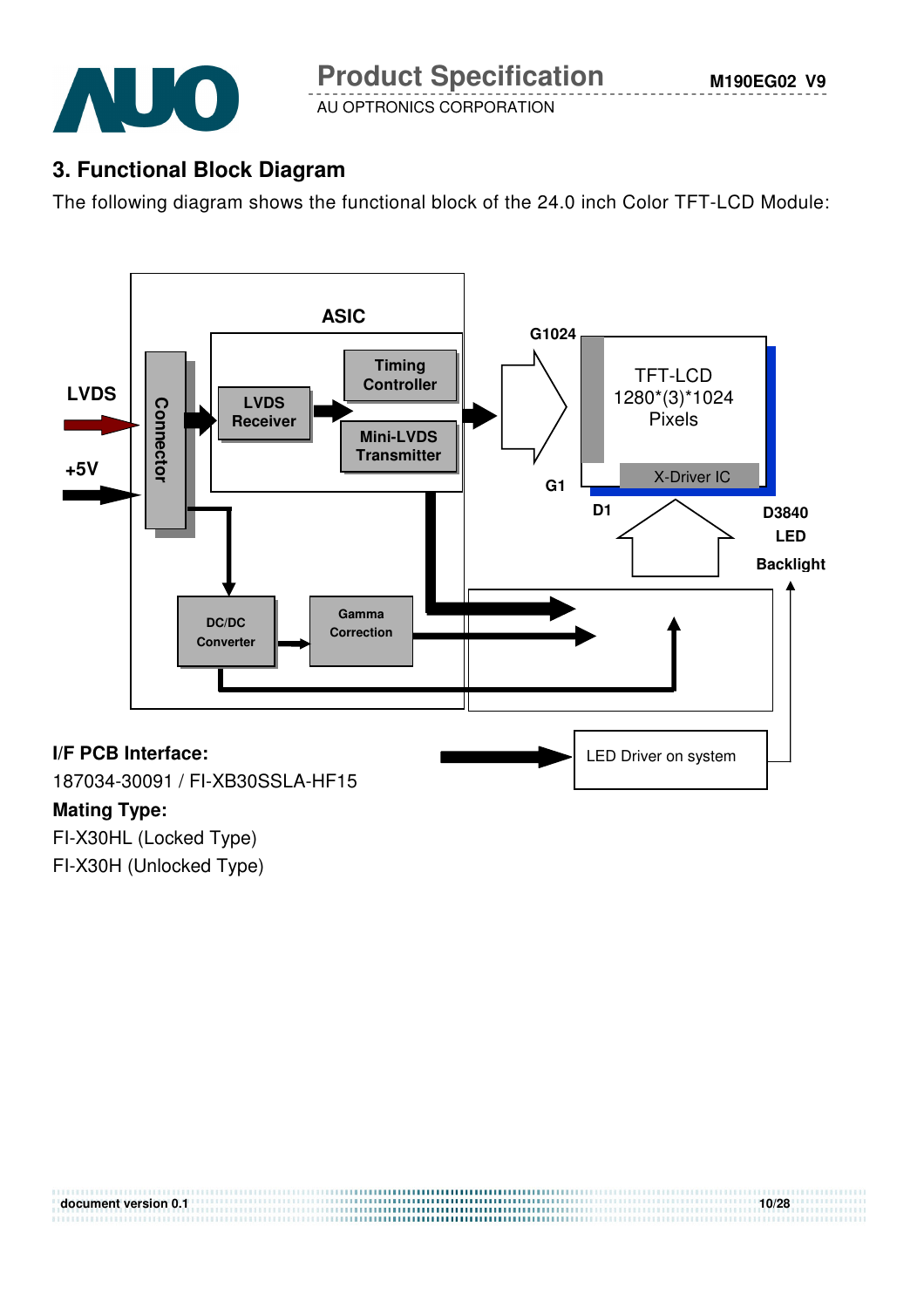



# **4. Absolute Maximum Ratings**

Absolute maximum ratings of the module are as following:

#### **4.1 TFT LCD Module**

| <b>Item</b>                | Symbol | Min    | Max    | Unit   | <b>Conditions</b> |
|----------------------------|--------|--------|--------|--------|-------------------|
| Logic/LCD Drive<br>Voltage | VDD    | $-0.3$ | $+6.0$ | [Volt] | <b>Note 1,2</b>   |

#### **4.2 Backlight Unit**

| ltem               | Svmbol | Min                      | Max | Unit | <b>Conditions</b> |
|--------------------|--------|--------------------------|-----|------|-------------------|
| <b>LED Current</b> | LED    | $\overline{\phantom{0}}$ | 90  | [mA] | <b>Note 1,2</b>   |

#### **4.3 Absolute Ratings of Environment**

| <b>Item</b>                              | Symbol     | Min.  | Max.  | Unit          | <b>Conditions</b> |
|------------------------------------------|------------|-------|-------|---------------|-------------------|
| <b>Operating Temperature</b>             | <b>TOP</b> | 0     | $+50$ | $[^{\circ}C]$ | Note 3            |
| Glass surface temperature<br>(operation) | TGS        | 0     | $+65$ | $[^{\circ}C]$ | Note 3, Note 4    |
| <b>Operation Humidity</b>                | HOP        | 5     | 90    | [%RH]         | Note 3            |
| Storage Temperature                      | <b>TST</b> | $-20$ | $+60$ | [°C]          |                   |
| <b>Storage Humidity</b>                  | HST        | 5     | 90    | [%RH]         |                   |

**Note 1:** With in Ta (25°C)

**Note 2:** Permanent damage to the device may occur if exceeding maximum values **Note 3:** Temperature and relative humidity range are shown as the below figure.

1. 90% RH Max (Ta  $\leq 39^{\circ}$ C)

- 2. Max wet-bulb temperature at 39°C or less. (Ta  $\leq 39^{\circ}$ C)
- 3. No condensation

**Note 4:** Function Judged only

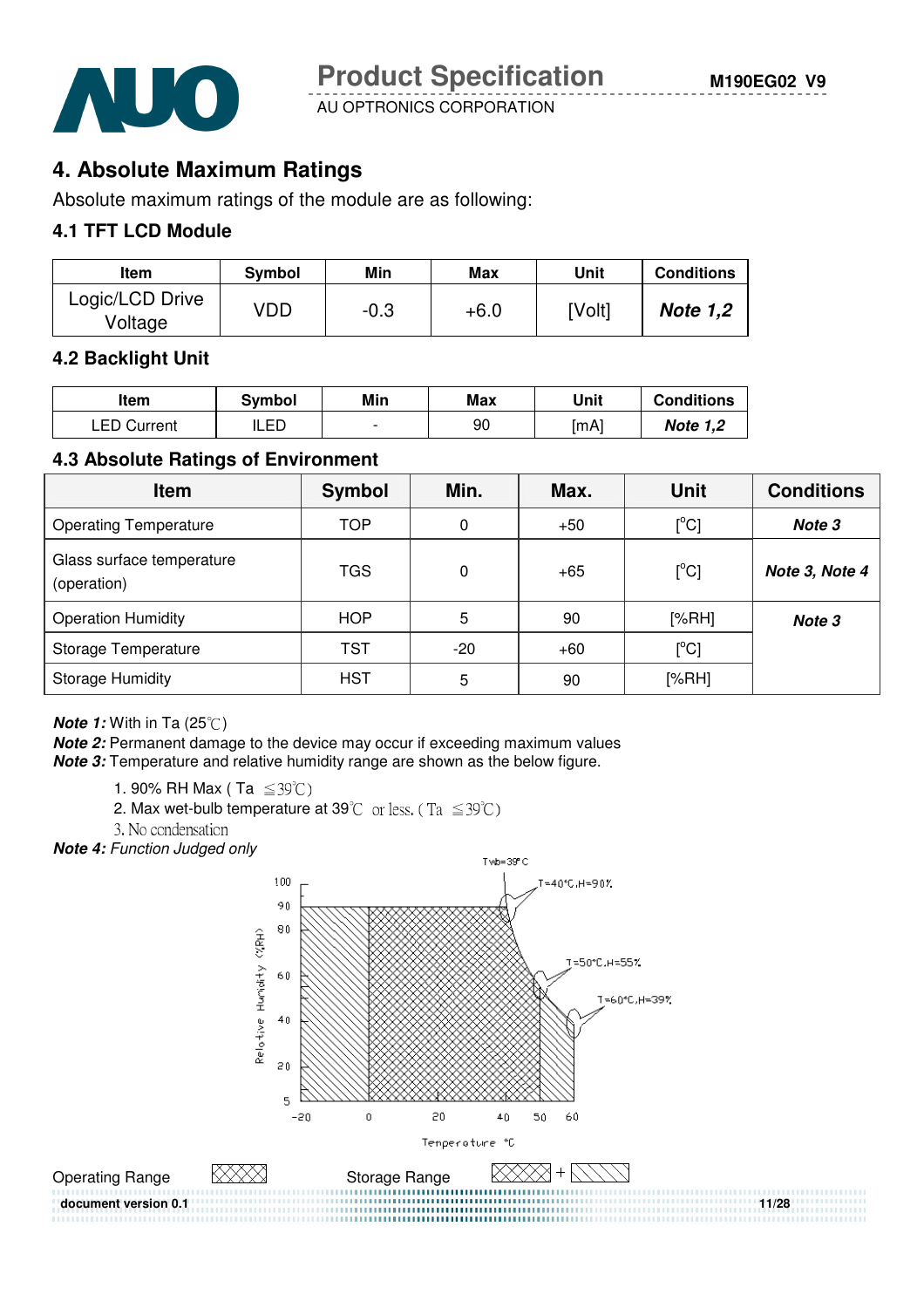

**5. Electrical characteristics** 

#### **5.1 TFT LCD Module**

#### **5.1.1 Power Specification**

Input power specifications are as following:

| Symbol       | <b>Parameter</b>                            | Min | <b>Typ</b>               | <b>Max</b> | Unit       | <b>Conditions</b>                     |
|--------------|---------------------------------------------|-----|--------------------------|------------|------------|---------------------------------------|
| <b>VDD</b>   | Logic/LCD Drive<br>Voltage                  | 4.5 | 5.0                      | 5.5        | [Volt]     | $+/-10%$                              |
| <b>IDD</b>   | Input Current                               |     | 0.94                     | 1.1        | [A]        | VDD= 5.0V, All Black Pattern At 60Hz, |
|              |                                             |     |                          |            |            | VDD= 5.0V, All Black Pattern At 75Hz, |
| <b>PDD</b>   | <b>VDD Power</b>                            |     | 4.7                      | 5.5        | [Watt]     | VDD= 5.0V, All Black Pattern At 60Hz  |
|              |                                             |     |                          |            |            | VDD= 5.0V, All Black Pattern At 75Hz  |
| <b>IRush</b> | Inrush Current                              |     |                          | 3.0        | [A]        | Note 1                                |
| VDDrp        | Allowable Logic/LCD<br>Drive Ripple Voltage |     | $\overline{\phantom{a}}$ | 100        | $[mV]$ p-p | VDD= 5.0V, All Black Pattern At 75Hz  |

**Note 1:** Measurement conditions:

The duration of rising time of power input is 470us.

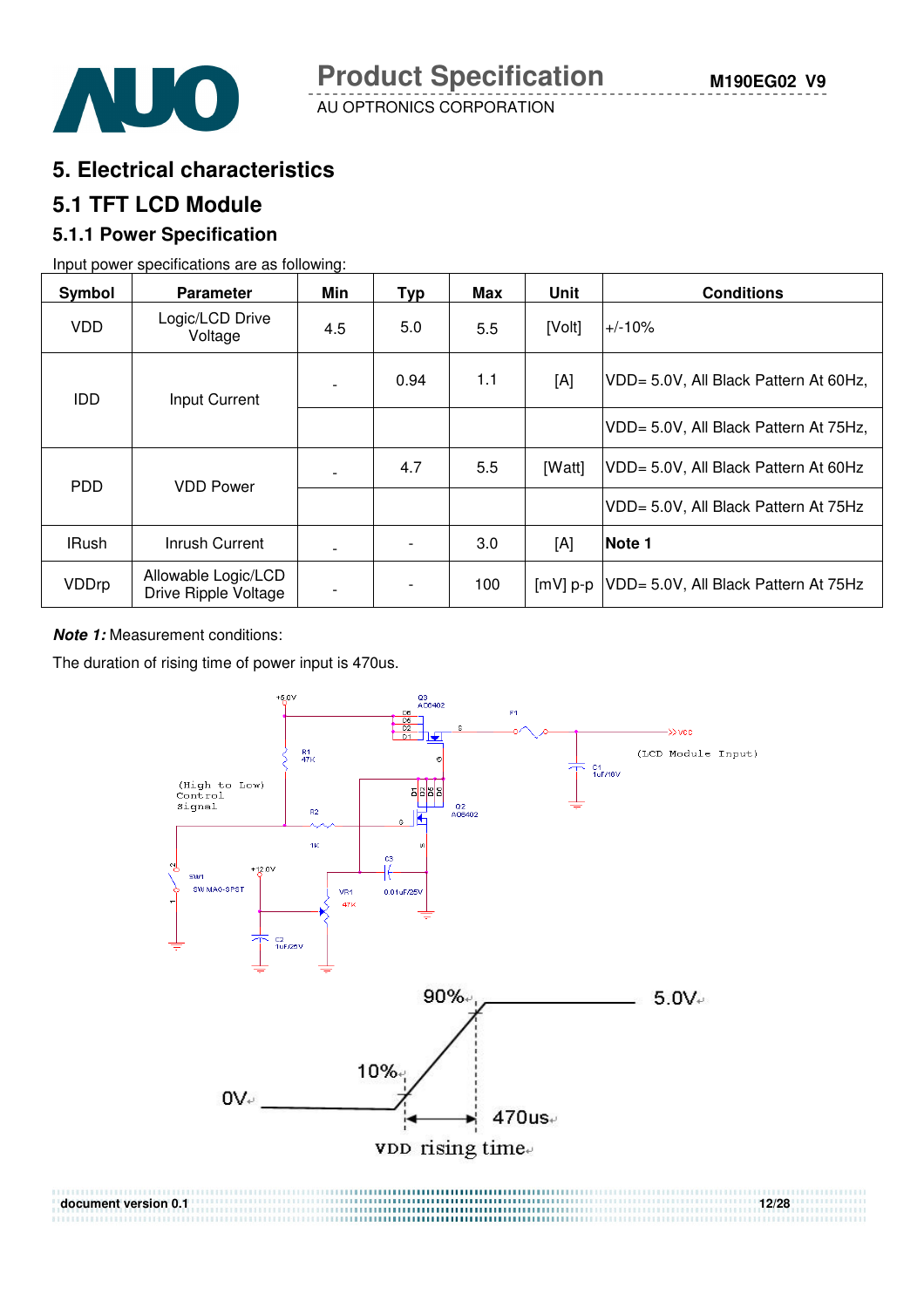

#### **5.1.2 Signal Electrical Characteristics**

Input signals shall be low or Hi-Z state when VDD is off. Please refer to specifications of SN75LVDS82DGG (Texas Instruments) in detail.

#### **1. DC Characteristics of each signal are as following:**

| Symbol          | <b>Parameter</b>           | Min    | <b>Typ</b>               | Max    | <b>Units</b> | <b>Condition</b>                 |
|-----------------|----------------------------|--------|--------------------------|--------|--------------|----------------------------------|
| V <sub>TH</sub> | Differential Input High    |        | $\overline{\phantom{a}}$ | $+100$ | [mV]         | $V_{CM} = 1.2V$                  |
|                 | Threshold                  |        |                          |        |              | Note 1                           |
| $V_{TL}$        | Differential Input Low     | $-100$ | $\overline{\phantom{a}}$ |        | [mV]         | $V_{CM}$ = 1.2V                  |
|                 | Threshold                  |        |                          |        |              | Note 1                           |
| $V_{ID}$        | Input Differential Voltage | 100    | 400                      | 600    | [mV]         | Note 1                           |
| $V_{CM}$        | Differential Input Common  |        | $+1.2$                   | $+1.5$ | [V]          | $V_{TH} - V_{TL} = 200$ mV (max) |
|                 | Mode Voltage               | $+1.0$ |                          |        |              | Note 1                           |

#### **Note 1:** LVDS Signal Waveform



**document version 0.1** 13/28

,,,,,,,,,,,,,,,,,,,,,,,,,,,,,,,,,,,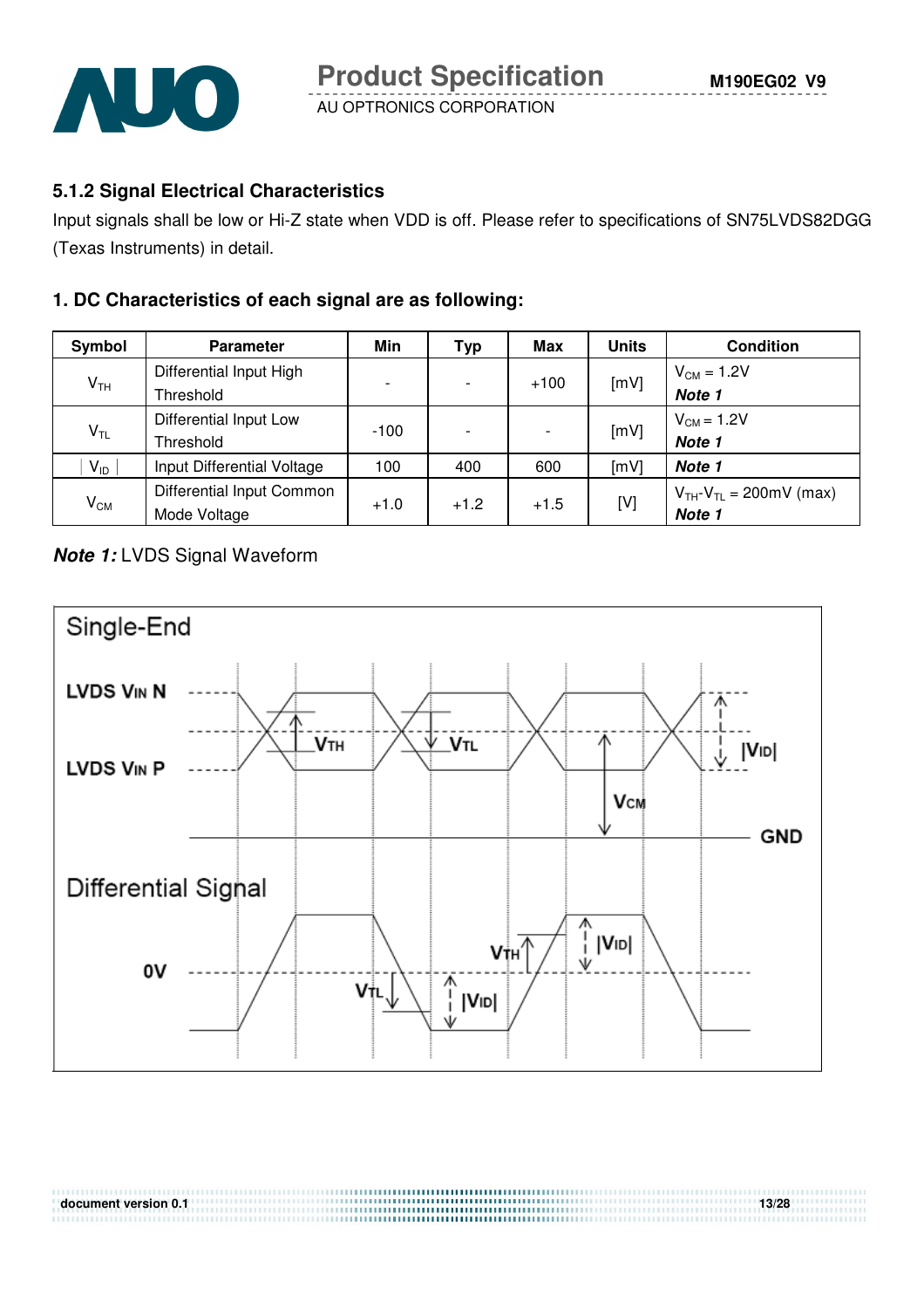

#### **2. AC characteristic**

| Description                                               | Symbol | Min | Max | Unit       | Note |
|-----------------------------------------------------------|--------|-----|-----|------------|------|
| Maximum deviation of input clock<br>frequency during SSC  | FDEV   |     | ± 3 | $\%$       |      |
| Maximum modulation frequency of<br>input clock during SSC | FMOD   | ۰   | 200 | <b>KHz</b> |      |



**document version 0.1 14/28** 

< Spread Spectrum> time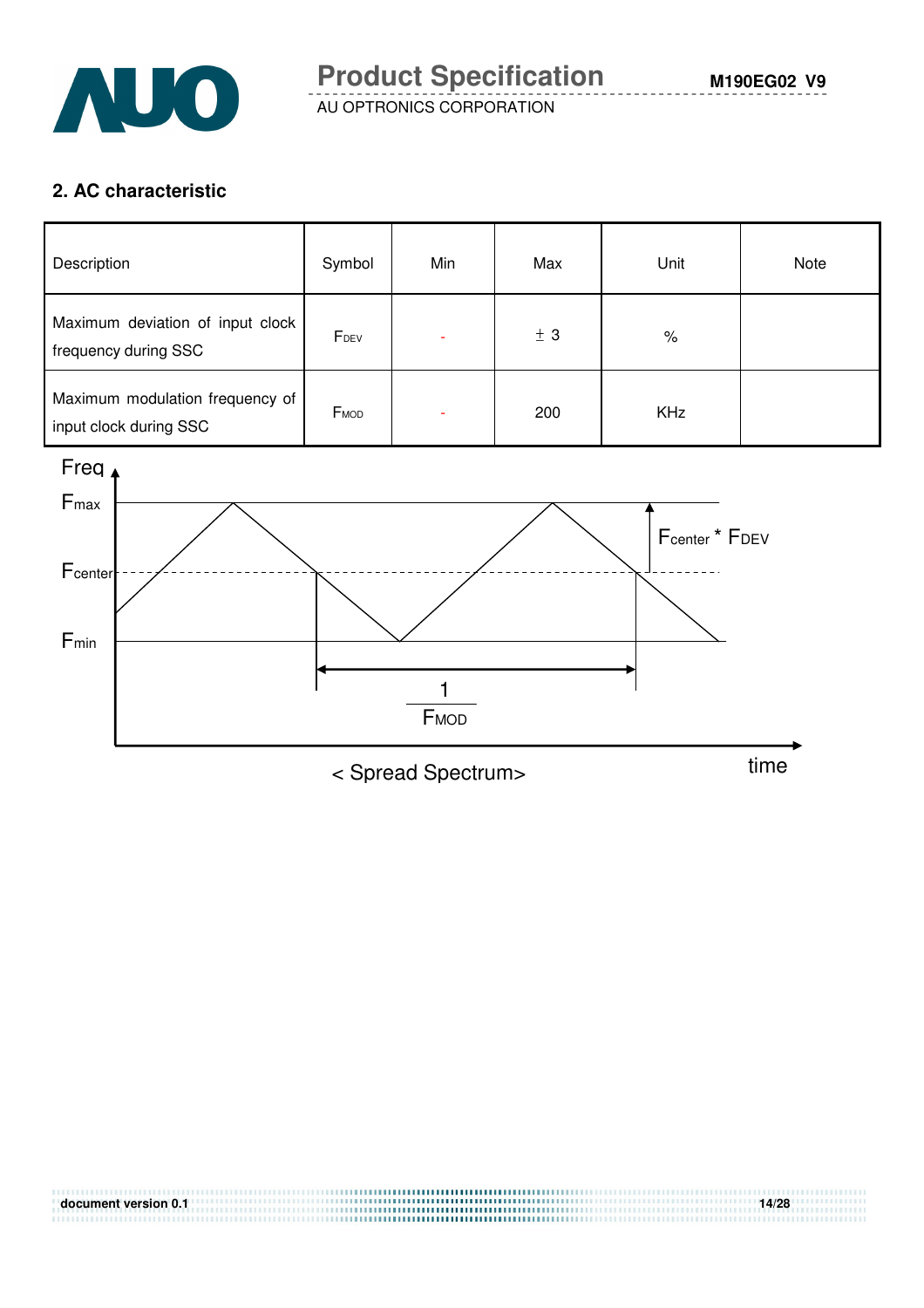



# **5.2 Backlight Unit**

Parameter guideline for LED driving is under stable conditions at 25°C (Room Temperature):

| Symbol            | <b>Parameter</b>                                      | Min.                     | Typ.   | Max. | <b>Unit</b>      | <b>Note</b>                 |
|-------------------|-------------------------------------------------------|--------------------------|--------|------|------------------|-----------------------------|
| IR <sub>LED</sub> | <b>LED Operation Current</b>                          | $\overline{\phantom{0}}$ | 60     |      | [mA]<br>Note :   |                             |
| $V_{LB}$          | <b>Light Bar Operation Voltage</b><br>(for reference) | $\overline{\phantom{0}}$ | 44.2   | 46.8 | [Volt]<br>Note 2 | <b>Operating with fixed</b> |
| $P_{\text{BLU}}$  | BLU Power consumption (for reference)                 | $\overline{\phantom{a}}$ | 10.6   |      | [Watt]           | driving current             |
| LT <sub>LED</sub> | LED life Time (Typical)                               | 25,000                   | 30,000 |      | [Hour]<br>Note 3 |                             |

Note 1 :The specified current is input LED chip 100% duty current.

Note 2 : The value showed in the table is one light bar's operation voltage.

Note 3 : Definition of life time : brightness becomes 50% of its original value. The minimum life time of LED unit is on the condition of  $IR_{LED} = 60mA$  and  $25\pm2^{\circ}C$  (Room temperature).

**document version 0.1** 15/28

Note 4: Each LED light bar consists of 52 pcs LED package ( 4 strings x 13 pcs / string ).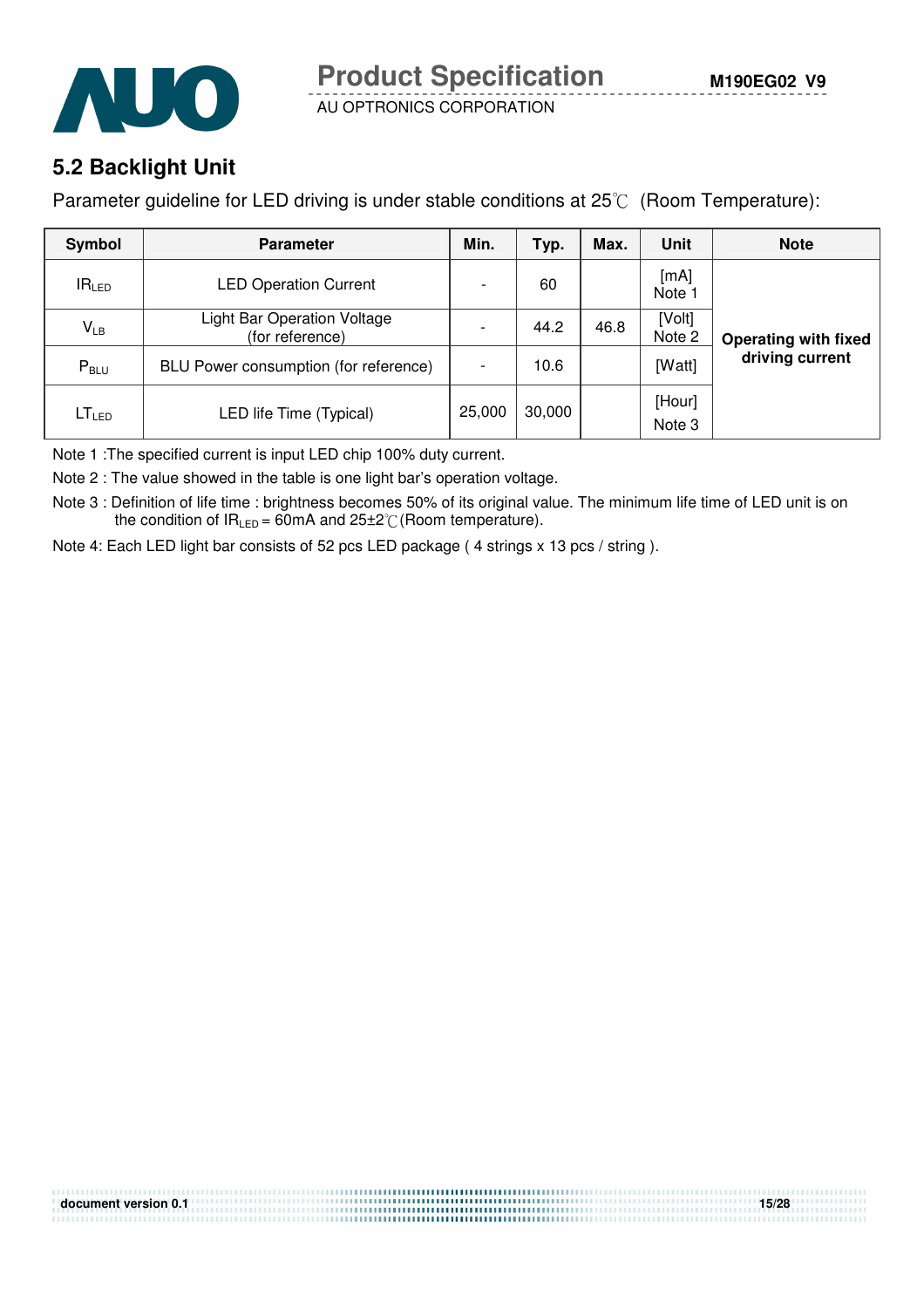

# **6. Signal Characteristic**

#### **6.1 Pixel Format Image**

Following figure shows the relationship of the input signals and LCD pixel format.



# **6.2 The input data format**



Note1: Normally, DE, VS, HS on EVEN channel are not used. Note2: Please follow PSWG.

Note3: 8-bit in

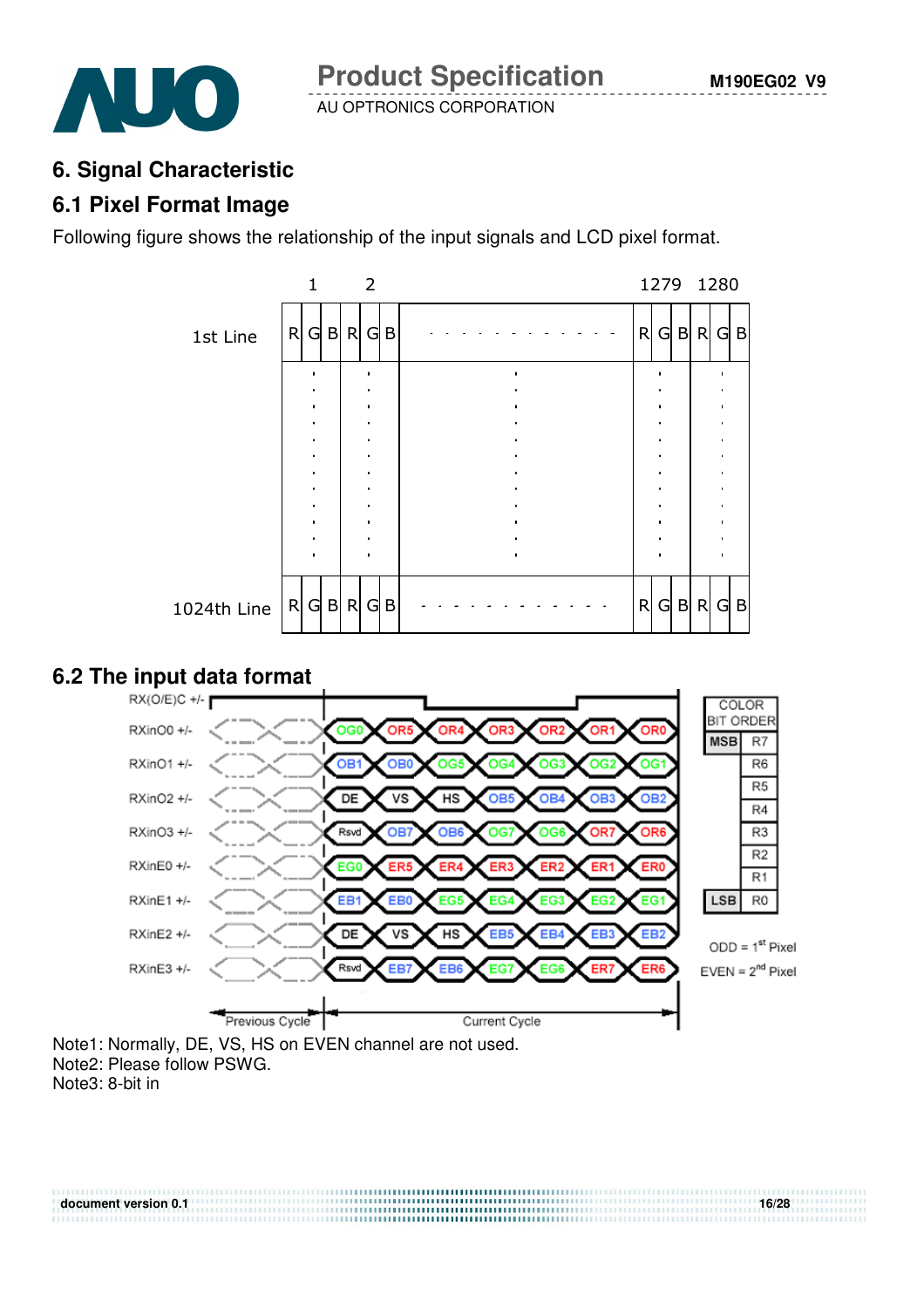

# **6.3 Signal Description**

The module using one LVDS receiver SN75LVDS82(Texas Instruments). LVDS is a differential signal technology for LCD interface and high speed data transfer device. LVDS transmitters shall be SN75LVDS83(negative edge sampling). The first LVDS port(RxOxxx) transmits odd pixels while the second LVDS port(RxExxx) transmits even pixels.

|                | <b>PIN # SIGNAL NAME</b> | <b>DESCRIPTION</b>                                       |
|----------------|--------------------------|----------------------------------------------------------|
| 1              | RxOIN0-                  | Negative LVDS differential data input (Odd data)         |
| $\overline{c}$ | RxOIN0+                  | Positive LVDS differential data input (Odd data)         |
| 3              | RxOIN1-                  | Negative LVDS differential data input (Odd data)         |
| 4              | RxOIN1+                  | Positive LVDS differential data input (Odd data)         |
| 5              | RxOIN2-                  | Negative LVDS differential data input (Odd data, DSPTMG) |
| 6              | RxOIN2+                  | Positive LVDS differential data input (Odd data, DSPTMG) |
| 7              | <b>GND</b>               | Power Ground                                             |
| 8              | RxOCLKIN-                | Negative LVDS differential clock input (Odd clock)       |
| 9              | RxOCLKIN+                | Positive LVDS differential clock input (Odd clock)       |
| 10             | RxOIN3-                  | Negative LVDS differential data input (Odd data)         |
| 11             | RxOIN3+                  | Positive LVDS differential data input (Odd data)         |
| 12             | RxEIN0-                  | Negative LVDS differential data input (Even data)        |
| 13             | RxEIN0+                  | Positive LVDS differential data input (Even data)        |
| 14             | <b>GND</b>               | Power Ground                                             |
| 15             | RxEIN1-                  | Positive LVDS differential data input (Even data)        |
| 16             | $RxEIN1+$                | Negative LVDS differential data input (Even data)        |
| 17             | <b>GND</b>               | Power Ground                                             |
| 18             | RxEIN2-                  | Negative LVDS differential data input (Even data)        |
| 19             | RxEIN2+                  | Positive LVDS differential data input (Even data)        |
| 20             | <b>RxECLKIN-</b>         | Negative LVDS differential clock input (Even clock)      |
| 21             | RxECLKIN+                | Positive LVDS differential clock input (Even clock)      |
| 22             | RxEIN3-                  | Negative LVDS differential data input (Even data)        |
| 23             | RxEIN3+                  | Positive LVDS differential data input (Even data)        |
| 24             | <b>GND</b>               | Power Ground                                             |
| 25             | <b>GND</b>               | Power Ground                                             |
| 26             | NC                       | No connection (for AUO test)                             |
| 27             | <b>NC</b>                | No connection (for AUO test)                             |
| 28             | <b>POWER</b>             | Power +5V                                                |
| 29             | <b>POWER</b>             | Power +5V                                                |
| 30             | <b>POWER</b>             | Power +5V                                                |

**document version 0.1** 17/28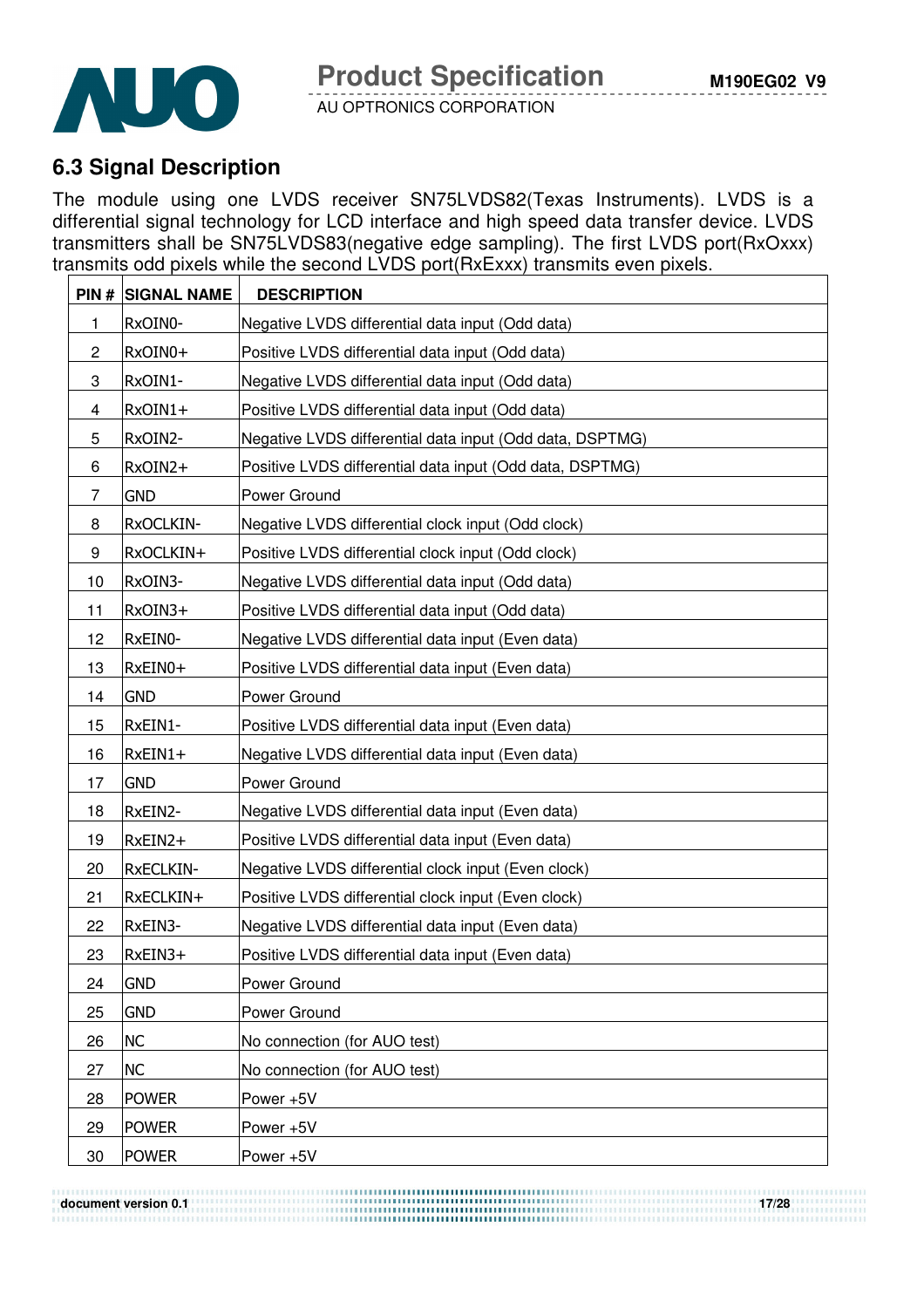

**Note1:** Start from left side

| document version 0.1 | 18/28 |
|----------------------|-------|
|                      |       |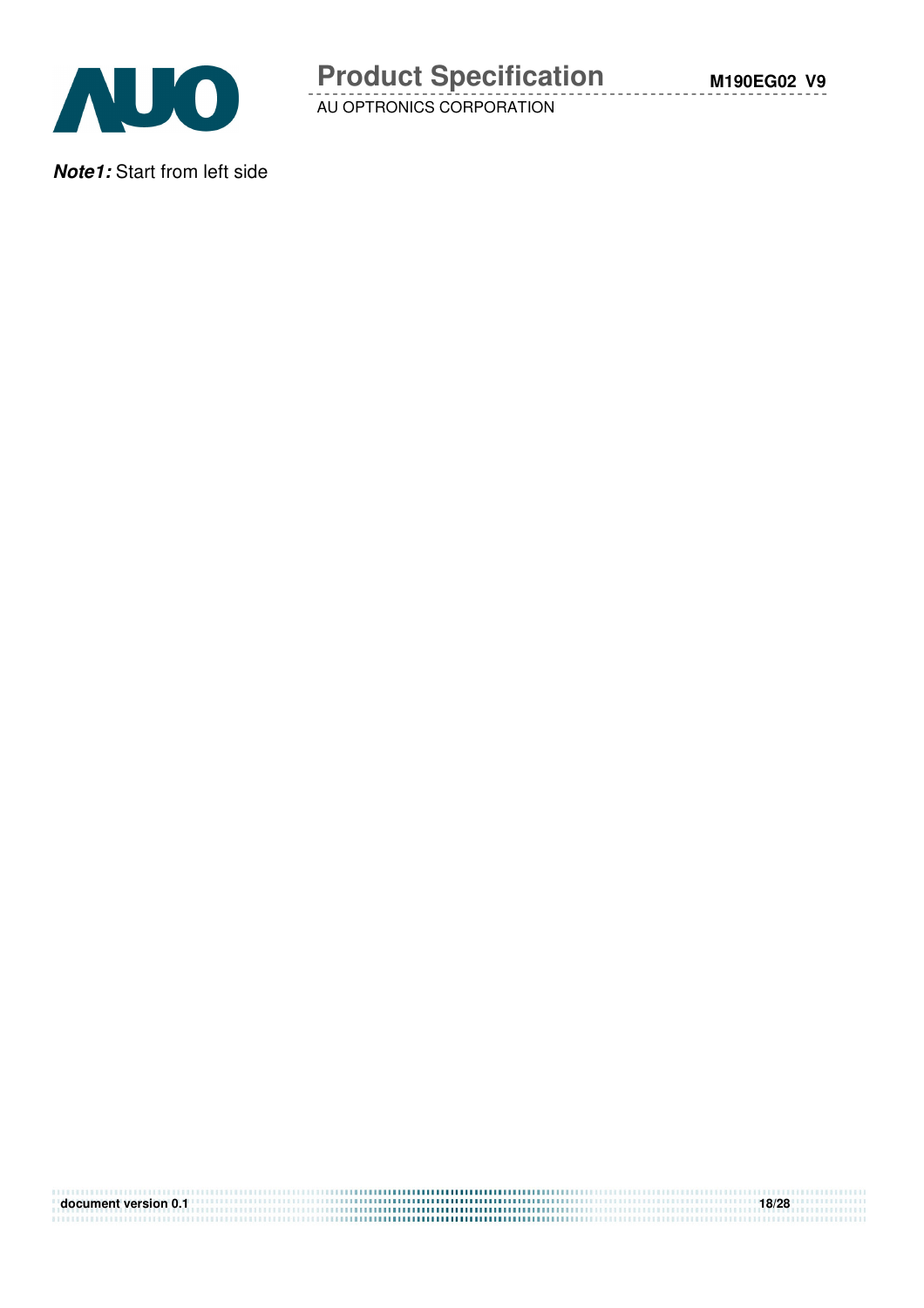

# **Product Specification**

AU OPTRONICS CORPORATION



*Note2:* Input signals of odd and even clock shall be the same timing.

| document version 0.1 | 19/28 |
|----------------------|-------|
|                      |       |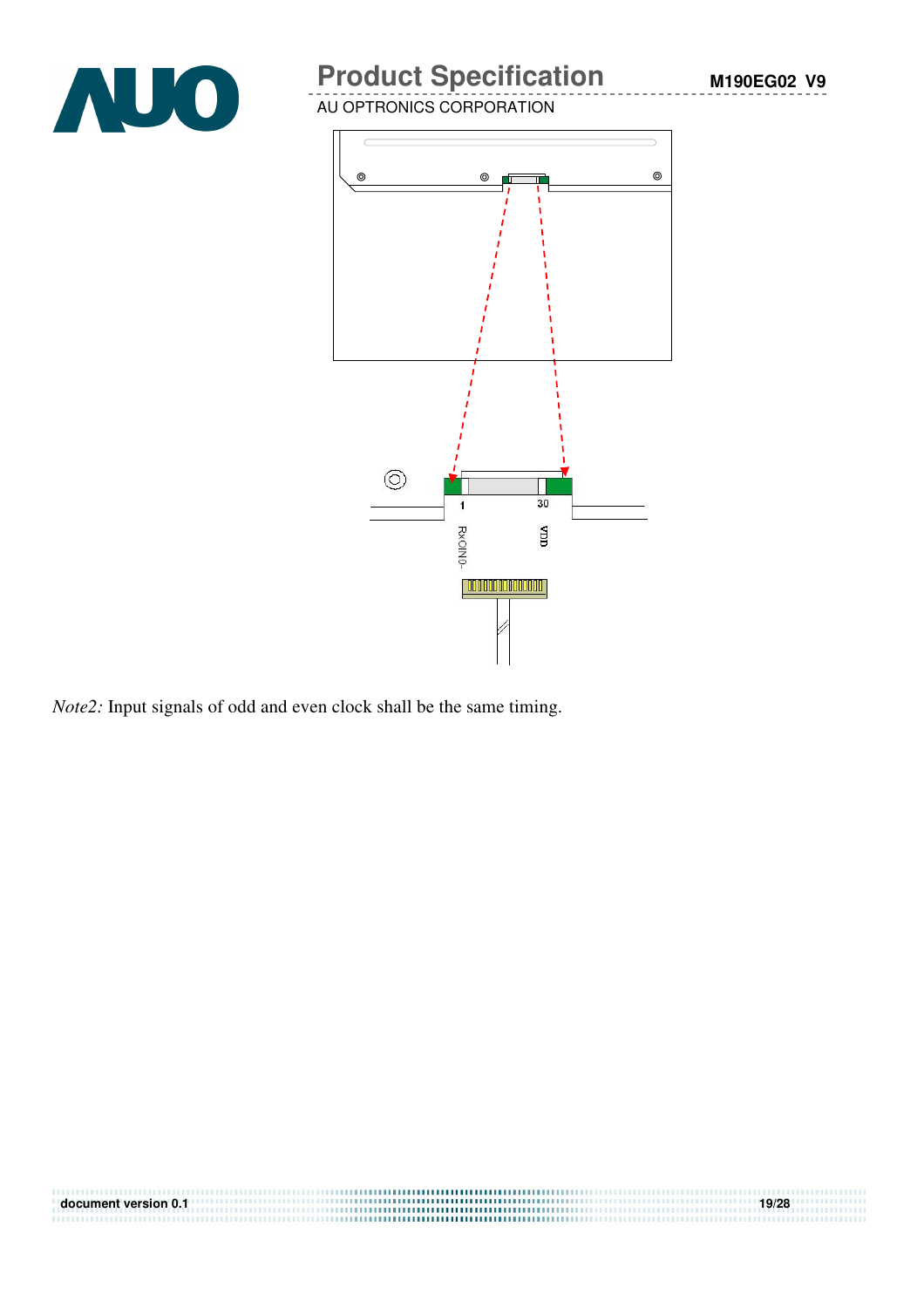**M190EG02 V9**



AU OPTRONICS CORPORATION

# **6.4 Interface Timing**

#### **6.4.1 Timing Characteristics**

| <b>Signal</b>         | <b>Item</b>     | Symbol                   | Min  | <b>Typ</b> | <b>Max</b>               | <b>Unit</b> |
|-----------------------|-----------------|--------------------------|------|------------|--------------------------|-------------|
|                       | Period          | Tv                       | 1032 | 1066       | 1150                     | Th          |
| Vertical              | Active          | Tdisp(v)                 | 1024 | 1024       | 1024                     | Th          |
| Section               | <b>Blanking</b> | $Tbp(v) + Tfp(v) + PWvs$ | 8    | 42         | 126                      | Th          |
| Horizontal<br>Section | Period          | Th                       | 780  | 844        | 2047                     | <b>Tclk</b> |
|                       | Active          | Tdisp(h)                 | 640  | 640        | 640                      | <b>Tclk</b> |
|                       | <b>Blanking</b> | $Tbp(h) + Tfp(h) + PWhs$ | 140  | 204        | $\overline{\phantom{a}}$ | <b>Tclk</b> |
| Clock                 | Period          | Tclk                     | 22.2 | 18.52      | 14.81                    | ns          |
|                       | Frequency       | Freq.                    | 45   | 54         | 67.5                     | MHz         |
| <b>Frame Rate</b>     | Frequency       | 1/Tv                     | 50   | 60         | 75                       | Hz          |

Note : DE mode only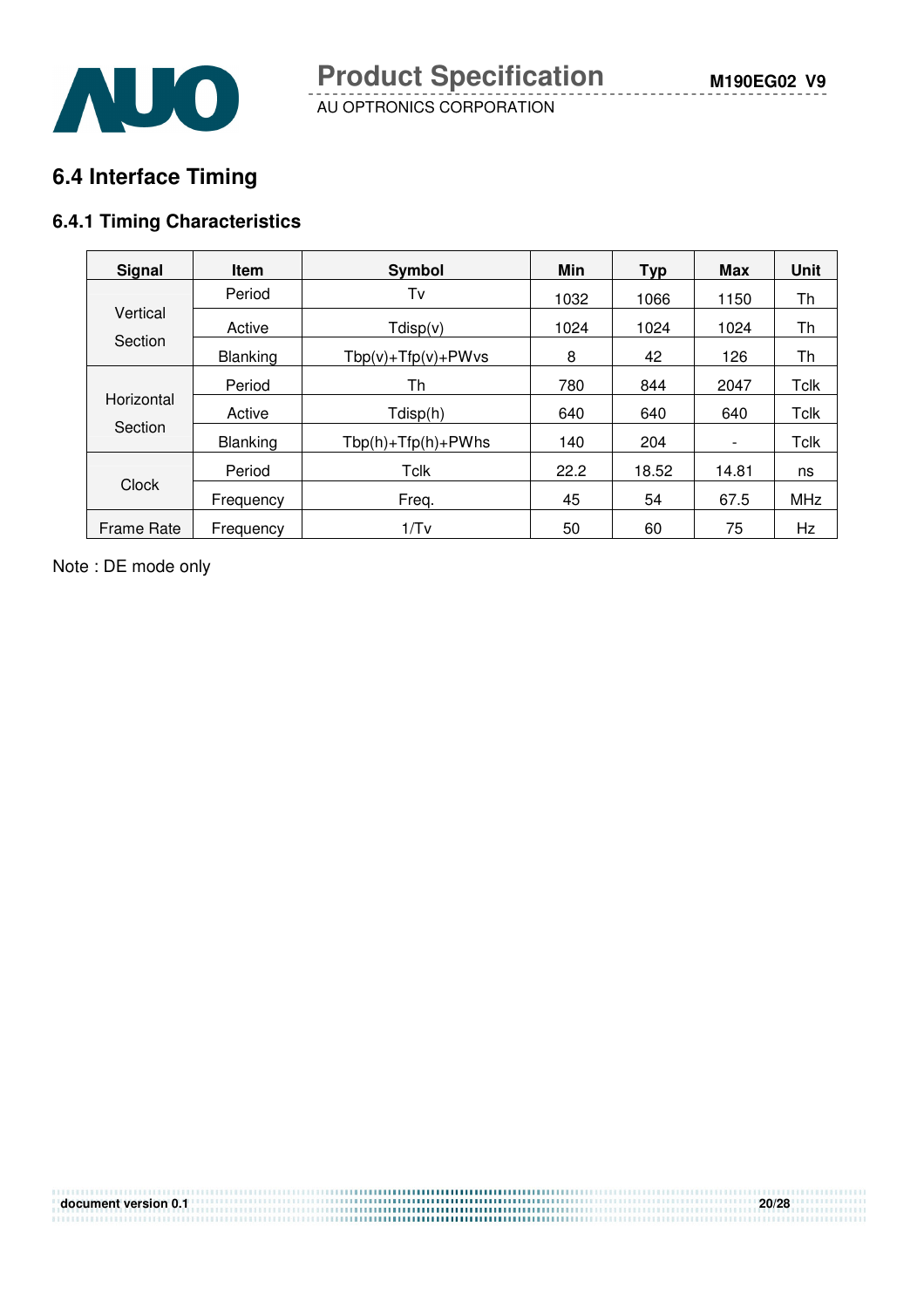

### **6.4.2 Timing Diagram**



. . . . . . . . . . . .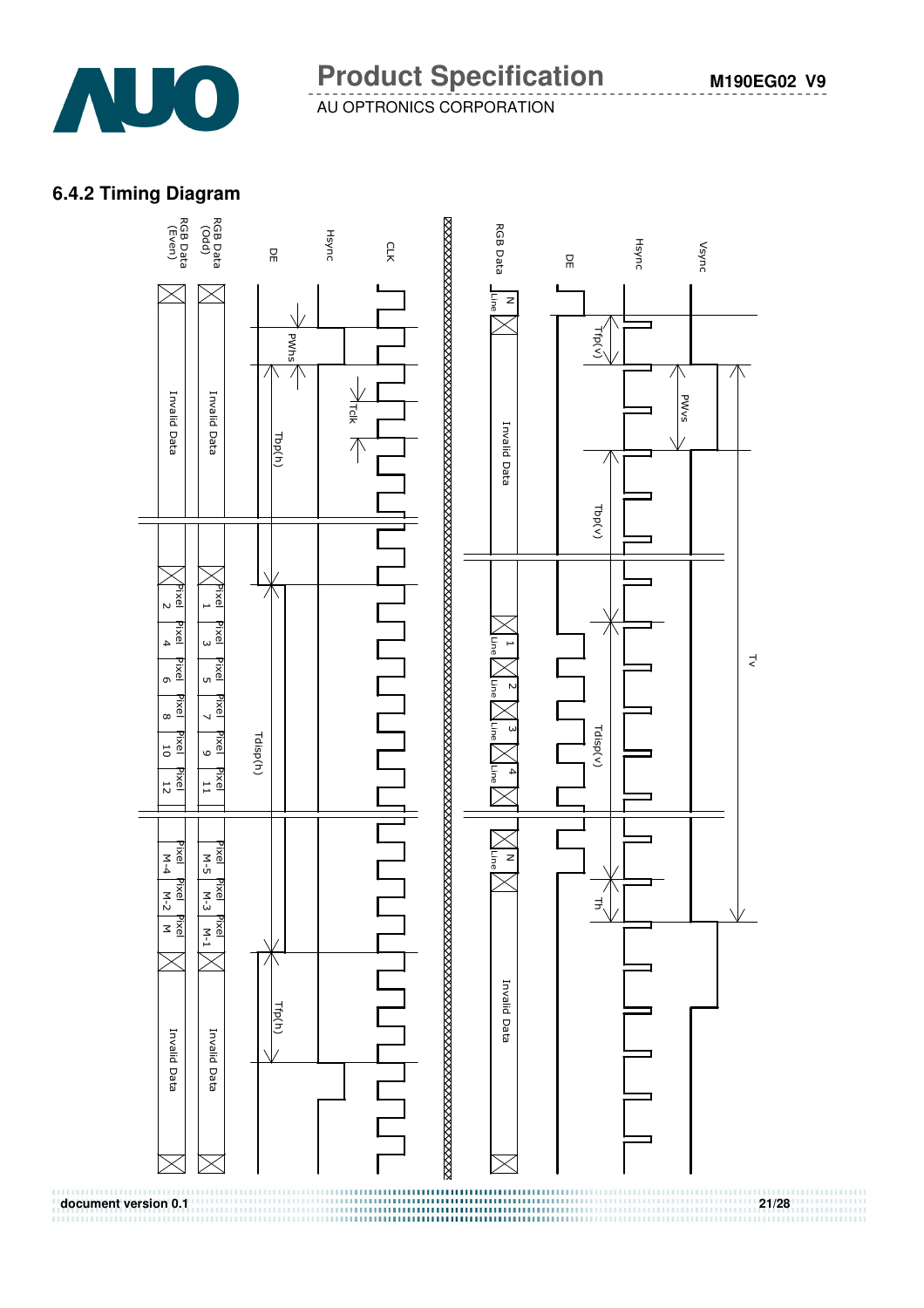

## **6.5 Power ON/OFF Sequence**

VDD power and lamp on/off sequence are as follows. Interface signals are also shown in the chart. Signals from any system shall be Hi-Z state or low level when VDD is off.



Note1: insert a white pattern 360ms

Note2: insert a black pattern

Note3 :insert a white pattern after valid data and last until VDD falls to 10%.

Note4 :when AC on/off, timing rule of logo power on/off is the same as above.

| <b>Parameter</b> | Min.<br>Typ.<br>Max.     |                          |      | Unit |  |
|------------------|--------------------------|--------------------------|------|------|--|
| T1               | 0.5                      | $\overline{\phantom{a}}$ | $10$ | [ms] |  |
| T <sub>2</sub>   | 0                        | 40                       | 50   | [ms] |  |
| T <sub>3</sub>   | 500                      | $\overline{\phantom{a}}$ |      | [ms] |  |
| T <sub>4</sub>   | 300                      | $\overline{\phantom{0}}$ |      | [ms] |  |
| T <sub>5</sub>   | 40                       | 1500                     |      | [ms] |  |
| T6               | $\overline{\phantom{a}}$ | $\overline{\phantom{a}}$ |      | [ms] |  |
| T <sub>7</sub>   | 1000                     |                          |      | [ms] |  |

**document version 0.1 22/28**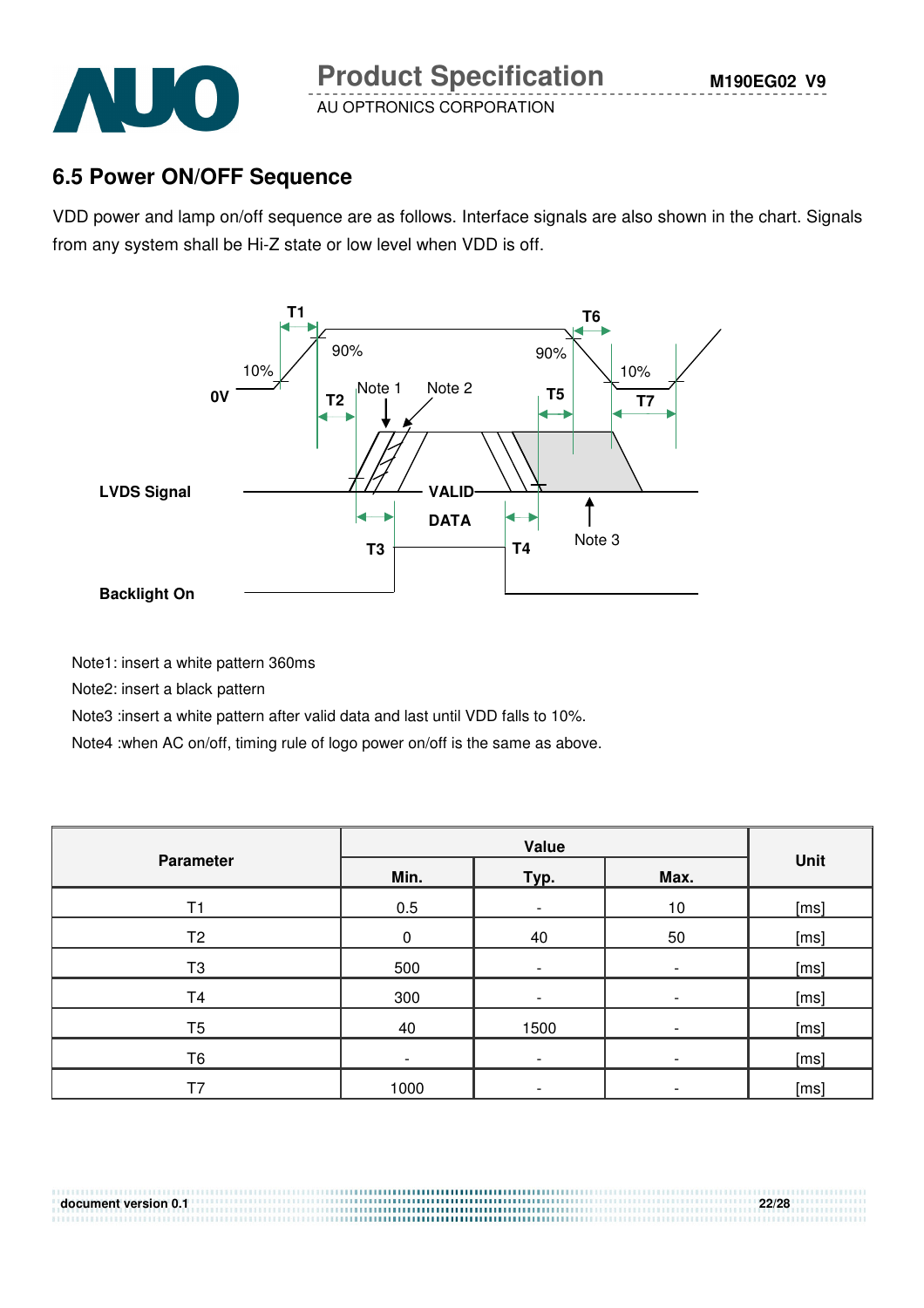

# **7. Connector & Pin Assignment**

Physical interface is described as for the connector on module.These connectors are capable of accommodating the following signals and will be following components.

# **7.1 TFT LCD Module**

#### **7.1.1 Connector**

| Connector Name / Designation      | Interface Connector / Interface card |
|-----------------------------------|--------------------------------------|
| Manufacturer                      | P-TWO / JAE                          |
| <b>Type Part Number</b>           | 187034-30091 / FI-XB30SSLA-HF15      |
| <b>Mating Housing Part Number</b> | FI-X30HL<br>FI-X30H (Unlocked Type)  |

#### **7.1.2 Pin Assignment**

| Pin#             | <b>Signal Name</b> | Pin#            | <b>Signal Name</b> |
|------------------|--------------------|-----------------|--------------------|
| 1                | RxOIN0-            | $\overline{2}$  | RxOIN0+            |
| 3                | RxOIN1-            | $\overline{4}$  | $RxOIN1+$          |
| 5                | RxOIN2-            | 6               | RxOIN2+            |
| $\overline{7}$   | <b>GND</b>         | 8               | RxOCLKIN-          |
| 9                | RxOCLKIN+          | 10              | RxOIN3-            |
| 11               | RxOIN3+            | 12 <sup>2</sup> | RxEIN0-            |
| 13               | RxEIN0+            | 14              | <b>GND</b>         |
| 15 <sub>15</sub> | RxEIN1-            | 16              | $RxEIN1+$          |
| 17               | <b>GND</b>         | 18              | RxEIN2-            |
| 19               | RxEIN2+            | 20              | <b>RxECLKIN-</b>   |
| 21               | RxECLKIN+          | 22              | RxEIN3-            |
| 23               | $RxEIN3+$          | 24              | <b>GND</b>         |
| 25               | <b>GND</b>         | 26              | <b>NC</b>          |
| 27               | <b>NC</b>          | 28              | <b>POWER</b>       |
| 29               | <b>POWER</b>       | 30              | <b>POWER</b>       |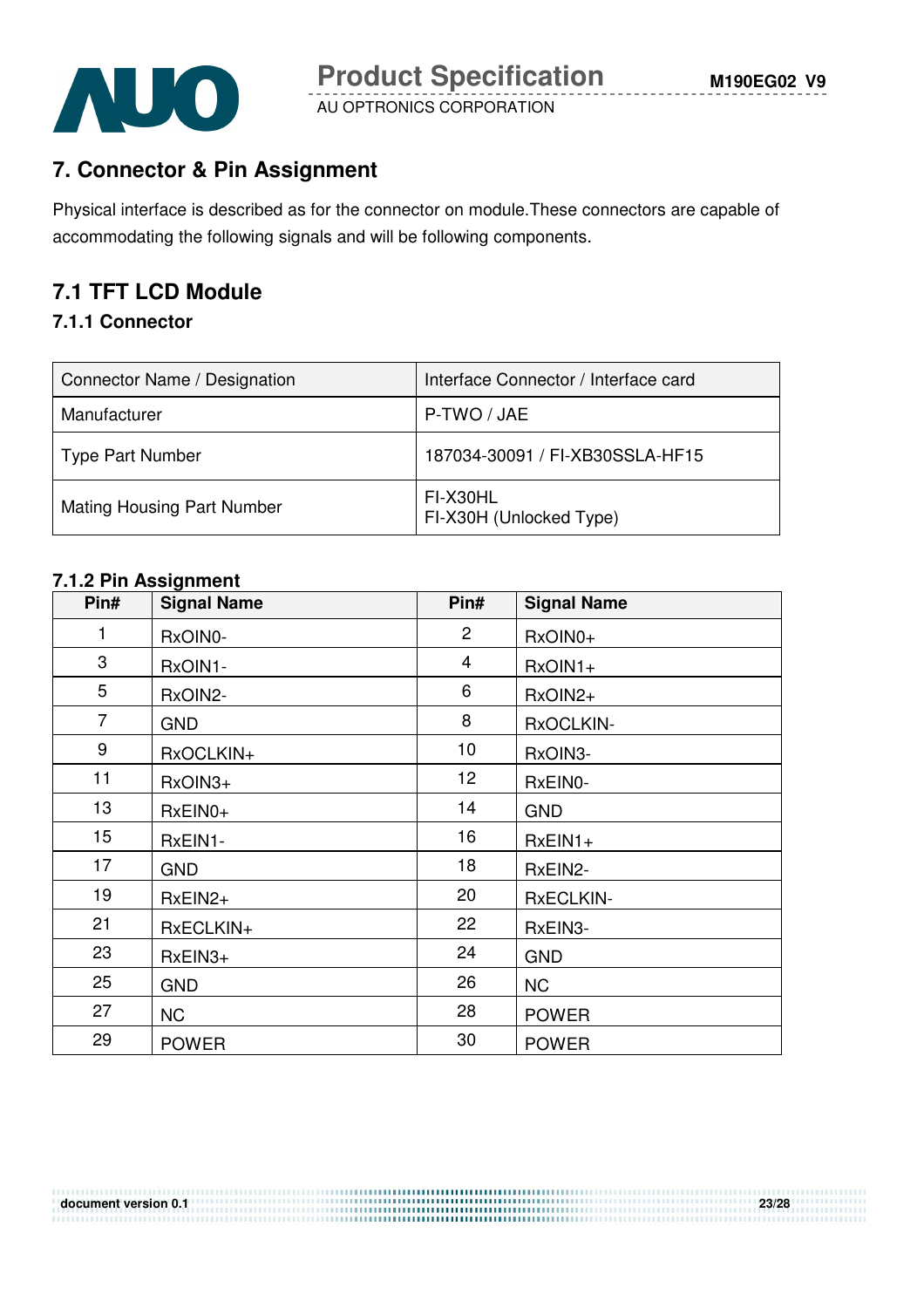

# **7.2 Connector on Backlight Unit.**

This connector is mounted on LED light-bar.

| Connector Name / Designation | Light Bar Connector        |
|------------------------------|----------------------------|
| Manufacturer                 | ENTERY INDUSTRIAL CO., LTD |
| Type Part Number             | 3707K-Q06N-01R             |

#### **7.2.1 Pin assignment**

| Pin no. | <b>Signal name</b>  |
|---------|---------------------|
|         | IRLED (current out) |
|         | IRLED (current out) |
|         | VLED (voltage in)   |
|         | VLED (voltage in)   |
| 5       | IRLED (current out) |
|         | IRLED (current out) |

**document version 0.1** *adduction and a continued with a continued with a continued with the continued with a continued with a continued with a continued with*  $24/28$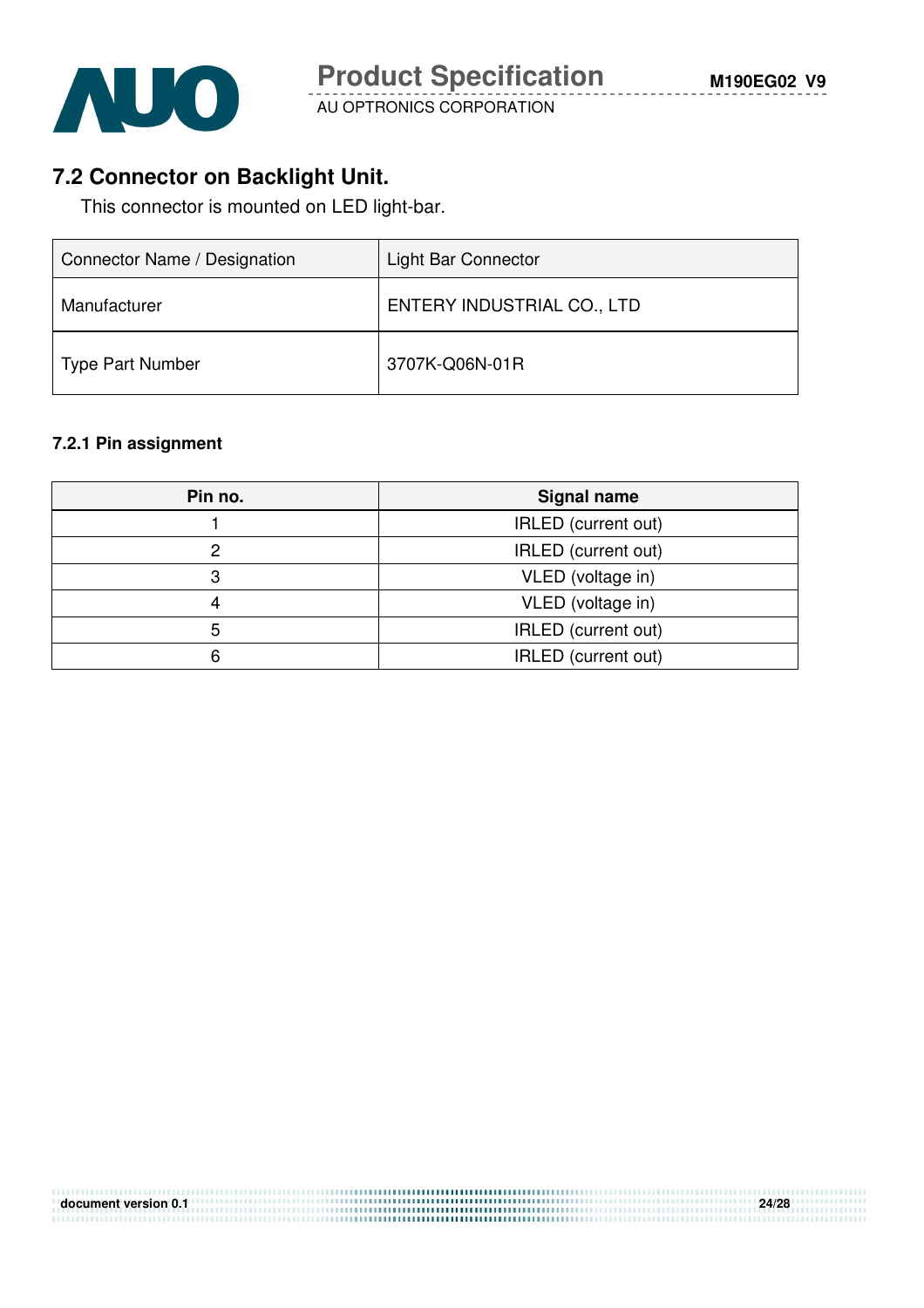# **8. Reliability Test**

Environment test conditions are listed as following table.

| <b>Items</b>                             | <b>Required Condition</b>                                                                                                      | <b>Note</b>    |
|------------------------------------------|--------------------------------------------------------------------------------------------------------------------------------|----------------|
| Temperature Humidity Bias (THB)          | Ta= $50^{\circ}$ C, 80%RH, 300 hours                                                                                           |                |
| High Temperature Operation (HTO)         | Ta= $50^{\circ}$ C, 50%RH, 300 hours                                                                                           |                |
| Low Temperature Operation (LTO)          | Ta= $0^{\circ}$ C, 300 hours                                                                                                   |                |
| High Temperature Storage (HTS)           | Ta= $60^{\circ}$ C, 300 hours                                                                                                  |                |
| Low Temperature Storage (LTS)            | Ta= $-20^{\circ}$ C, 300 hours                                                                                                 |                |
| <b>Vibration Test</b><br>(Non-operation) | Acceleration: 1.5 G<br>Wave: Random<br>Frequency: 10 - 200 - 10 Hz<br>Sweep: 30 Minutes each Axis (X, Y, Z)                    |                |
| <b>Shock Test</b><br>(Non-operation)     | Acceleration: 50 G<br>Wave: Half-sine<br>Active Time: 20 ms<br>Direction: $\pm X$ , $\pm Y$ , $\pm Z$ (one time for each Axis) |                |
| Drop Test                                | Height: 60 cm, package test                                                                                                    |                |
| Thermal Shock Test (TST)                 | $-20^{\circ}$ C/30min, 60 $^{\circ}$ C/30min, 100 cycles                                                                       | 1              |
| On/Off Test                              | On/10sec, Off/10sec, 30,000 cycles                                                                                             |                |
| ESD (ElectroStatic Discharge)            | Contact Discharge: $\pm$ 8KV, 150pF(330 $\Omega$ ) 1sec,<br>9 points, 25 times/ point.                                         | $\overline{2}$ |
|                                          | Air Discharge: $\pm$ 15KV, 150pF(330 $\Omega$ ) 1sec<br>9 points, 25 times/ point.                                             |                |
| <b>Altitude Test</b>                     | Operation:10,000 ft<br>Non-Operation:30,000 ft                                                                                 |                |

Note 1: The TFT-LCD module will not sustain damage after being subjected to 100 cycles of rapid temperature change. A cycle of rapid temperature change consists of varying the temperature from  $-20^{\circ}$  to 60 $^{\circ}$ C, and back again. Power is not applied during the test. After temperature cycling, the unit is placed in normal room ambient for at least 4 hours before power on.

**document version 0.1 25/28** 

Note 2: According to EN61000-4-2 , ESD class B:

Some performance degradation allowed.

No data lost.

Self-recoverable.

No hardware failures.

| document version 0.1 |  |
|----------------------|--|
|                      |  |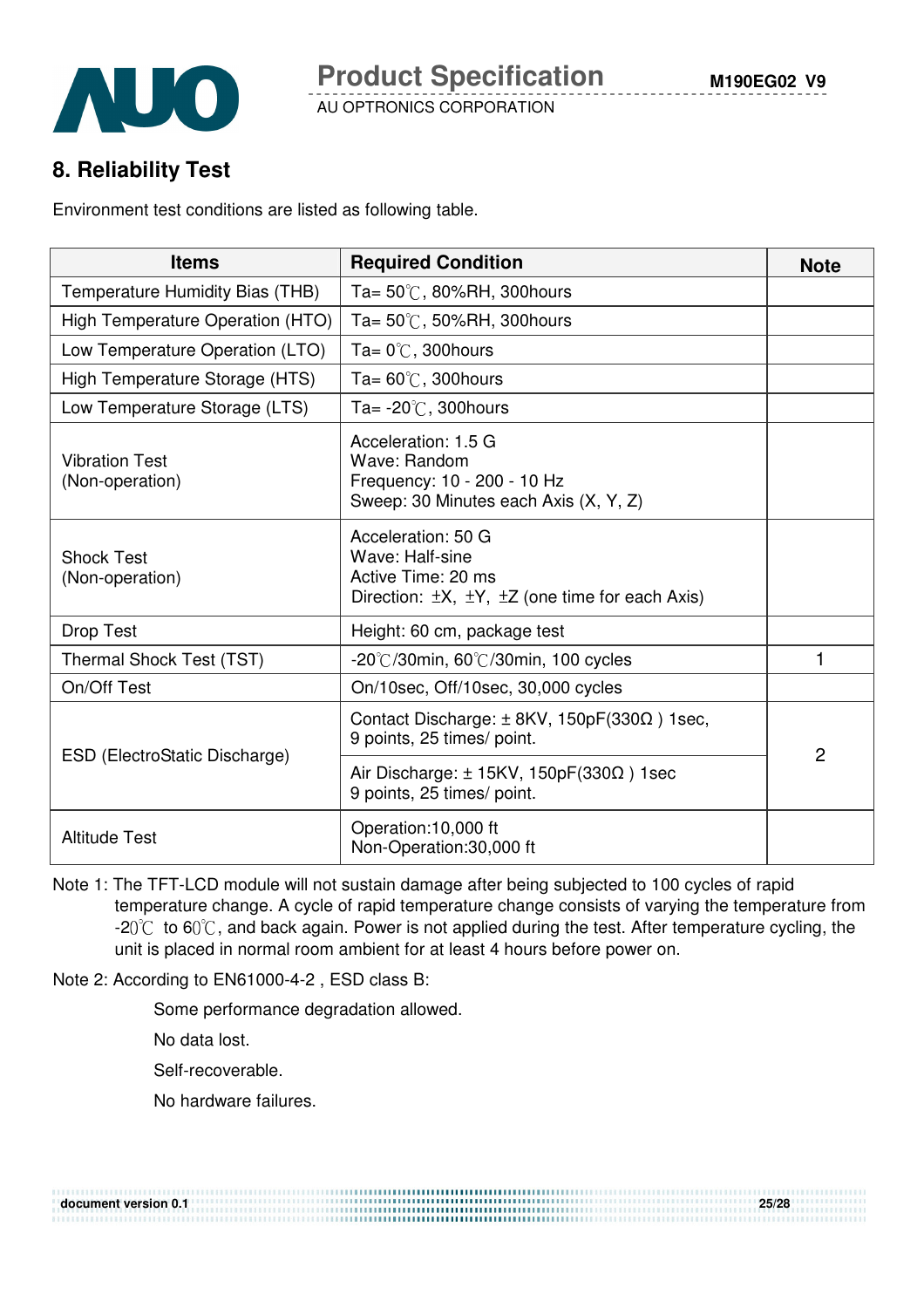

# **9. Shipping Label**

The shipping label format is shown as below.



**Note 1:** For Pb Free products, AUO will add **but for identification**.

**Note 2:** For RoHS compatible products, AUO will add **RoHS** for identification.

**Note 3:** For China RoHS compatible products, AUO will add **6** for identification.

**Note 4:** The Green Mark will be presented only when the green documents have been ready by AUO Internal Green Team.

**document version 0.1 26/28**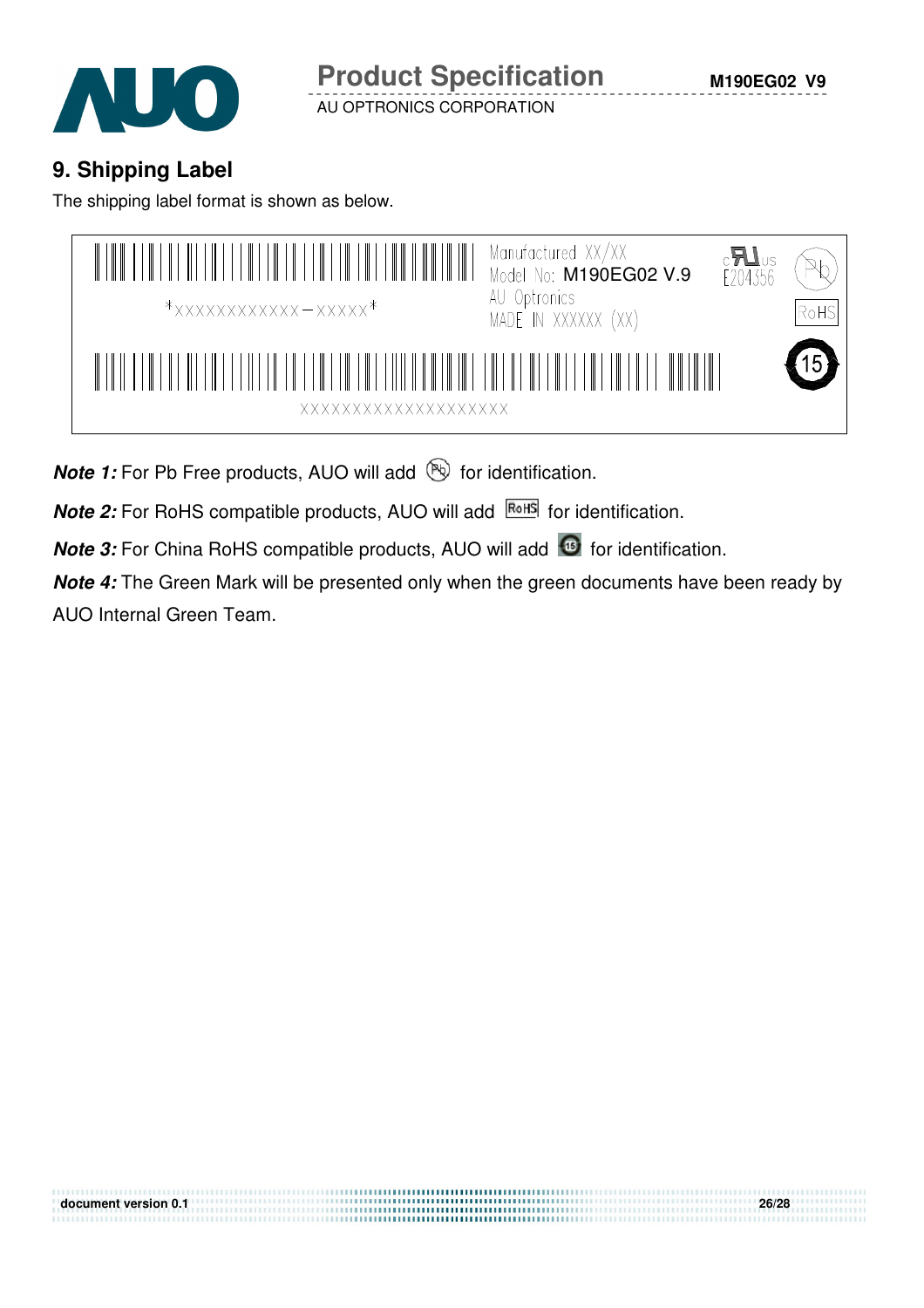

# **Product Specification**

AU OPTRONICS CORPORATION

**document version 0.1 27/28** 

**M190EG02 V9**